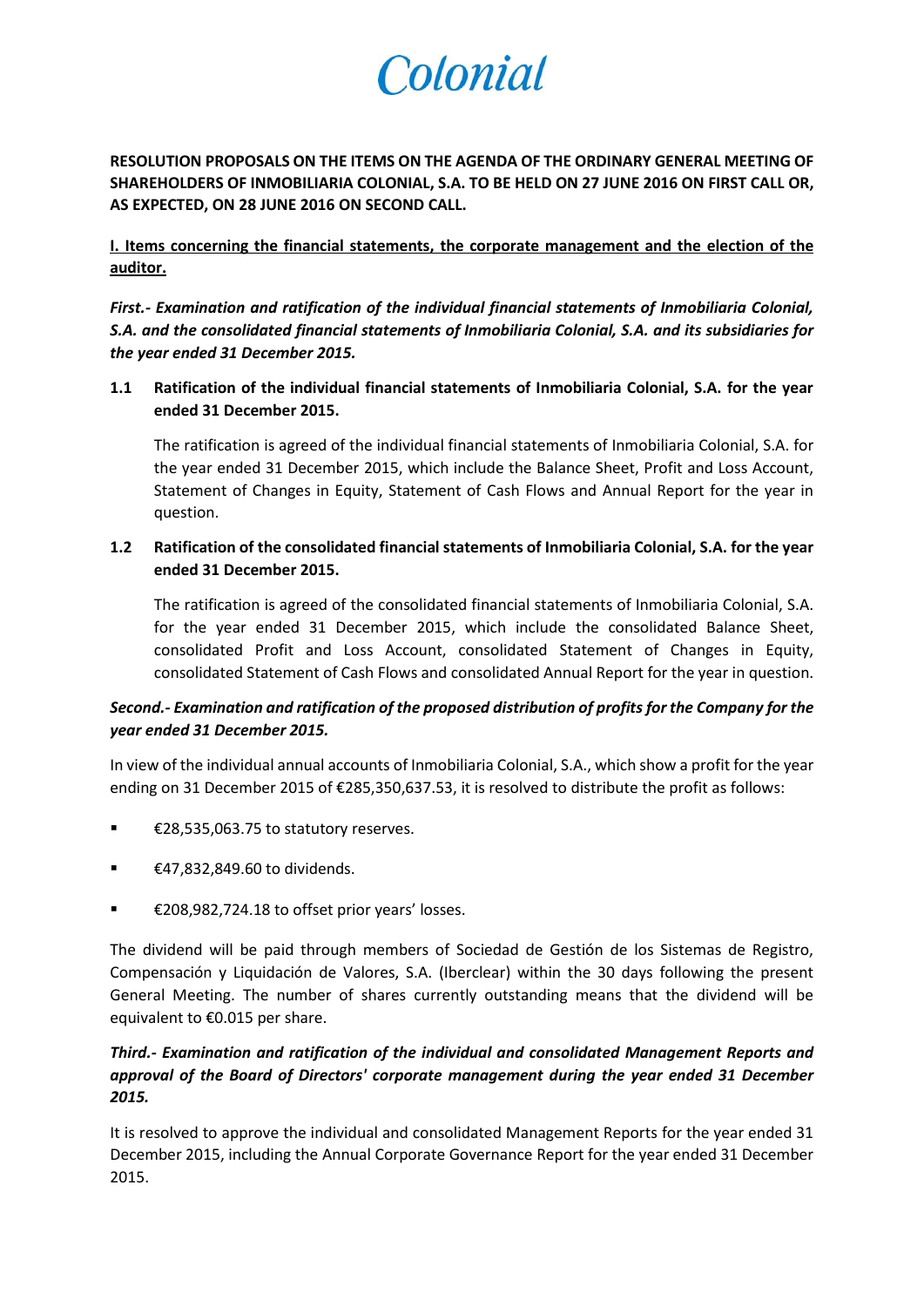

It is also resolved to approve the management of the Board of Directors and the Chief Executive Officer during the year ended 31 December 2015, in view of the individual and consolidated Management Reports that have been made available to the shareholders.

# *Fourth.- Re-appointment of the statutory auditor of Inmobiliaria Colonial, S.A. and its consolidated group for FY 2016.*

It is resolved, at the proposal of the Audit and Control Committee, to re-appoint Deloitte, S.L. as the Company's auditor to audit the individual and consolidated annual accounts for the period of one year, thus including the annual accounts for the year ending on 31 December 2016.

It is noted that Deloitte, S.L. has its registered office in Madrid, at Plaza Pablo Ruiz Picasso, number 1, its fiscal identification code is B-79.104.469 and it is registered in the Madrid Company Register, Volume 13,650, Section 8, Folio 188, on page M-54,414, Inscription 96, and with number S0692 in the Official Register of Financial Auditors (ROAC in Spanish).

# *Fifth.- Appointment of a new statutory auditor of Inmobiliaria Colonial, S.A. and its consolidated group for the FYs ending on 31 December 2017, 2018 and 2019.*

It is resolved, after the expiration of the appointment of the current statutory auditor of the Company's accounts for the year ending on 31 December 2016, to select the company PricewaterhouseCoopers Auditores, S.L. as the new auditor at the proposal of the Audit and Control Committee. This complies with the current legislation and, in particular, *Law 22/2015, of 20 July, on Financial Auditing*. The new auditor will audit the individual and consolidated annual accounts for a period of three years, those ending on 31 December 2017, 2018 and 2019.

It is noted that PricewaterhouseCoopers Auditores, S.L. has its registered office in Madrid, at Paseo de la Castellana, nº 259 B, its fiscal identification code is B-79.031.290 and it is registered in the Madrid Company Register, Volume 9,267, Section 3, Folio 75, on page M-87,250-1, Inscription 96, and with number S0242 in the Official Register of Financial Auditors (ROAC).

## *Sixth.- Offset of accumulated prior years' losses*

According to the Company's individual balance sheet as at 31 December 2015, and after the appropriation of €208,982,724.18 to offset losses from previous years as provided in agenda item 2, the company's accumulated losses, booked under Retained Earnings, stand at €938,992,476.50.

In the same balance sheet, the Other Reserves item has a balance of €1,158,873,344.75.

In order to provide a clearer picture of the capital position, it was resolved to appropriate €938,992,476.50 from Other Reserves to fully offset the accumulated losses of previous years booked under Retained Earnings.

Following the partial appropriation of Other Reserves to offset the accumulated losses of previous years, the balance of these losses will be reduced to €0 and the balance on Other Reserves to €219,880,868.25

# **II. Items regarding the non-monetary capital increases and the authorization to the Board of Directors to increase capital.**

**Seventh.-** *Capital increase with a charge to non-monetary contributions for a nominal amount of EUR 22,701,480 through the issue of 90,805,920 new ordinary shares of EUR 0.25 par value each,*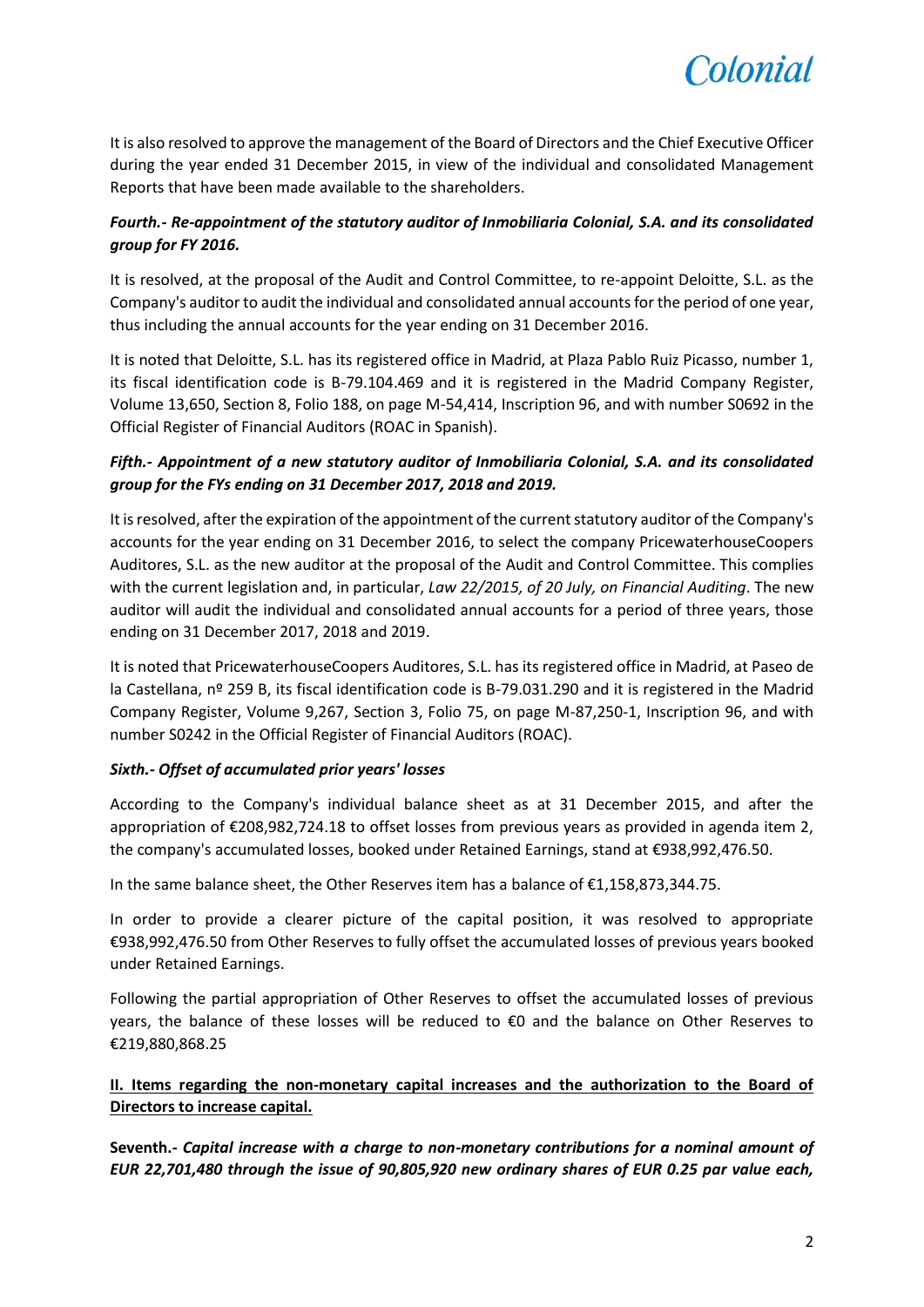

# *with a forecast of incomplete subscription, the consideration of which consists of the shares of Société Foncière Lyonnaise ("SFL") held by Reig Capital Group Luxembourg Sàrl. Delegation of powers.*

The shareholders at the Annual General Meeting of Inmobiliaria Colonial, S.A. (**"Colonial"** or **"the Company"**) resolve to increase capital with a charge to non-monetary contributions, on the terms and conditions established below, so as to issue the Colonial shares required to acquire, in consideration for the contributions, the shares of *Société Foncière Lyonnaise* (**"SFL"**) held by Reig Capital Group Luxembourg Sàrl (**"REIG"** or the **"Contributing Company"**).

For the purposes of this resolution, all words beginning with a capital letter that are not expressly defined herein will have the same meaning as established for the words in the report by the directors giving rise to this resolution.

## **1. CAPITAL INCREASE**

It is resolved to increase Colonial's share capital by a nominal amount of EUR 22,701,480 through the issue of 90,805,920 new ordinary shares of EUR 0.25 par value each, of the same class and series as those currently outstanding. The consideration for the new shares to be issued consists of nonmonetary contributions, in particular, of SFL shares, free and clear of liens and charges, which are currently listed of the Paris Stock Exchange, "*Euronext Paris*—*Compartiment A"*.

## **2. DESCRIPTION OF THE NON-MONETARY CONTRIBUTION AND IDENTIFICATION OF THE CONTRIBUTING COMPANY**

The contribution consists of 1,019,478 SFL book-entry shares, representing 2.19% of share capital, of the same class and series and paid in full.

SFL is a French company registered at the *Registre du Commerce et des Sociétés* in Paris with number 552,040,982 (Code NAF 6820 B), which has its registered address in Paris (France), 42, Rue Washington (75008). Its shares are listed on the Paris Stock Exchange, *"Euronext Paris—Compartiment A"*. This company is regulated as a listed real estate investment trust (*Société d'Investissement Immobilier Cotée* or SIIC) and is 53.14%-owned by Colonial.

The purpose of the capital increase covered in this resolution is to issue new shares, in consideration for the contribution, that will be delivered exclusively to Reig Capital Group Luxembourg Sàrl, a Luxembourg company with Spanish tax identification number N-0182062-J, registered address at 65 Boulevard Grande-Duchesse Charlotte, L-1331, Luxembourg and registered at the Luxembourg Mercantile Registry under number B-125.465.

## **3. NUMBER OF NEW SHARES TO BE ISSUED**

In consideration for the non-monetary contribution consisting of 1,019,478 SFL shares, it is resolved to issue a total of 90,805,920 shares of EUR 0.25 par value and with a share premium of EUR 0.45 each, of the same class and series as those currently outstanding, which will be subscribed and paid in fully by the Contributing Company through the contribution of 1,019,478 SFL shares which it holds. Accordingly, the effective amount of the capital increase is EUR 63,564,144.00.

The exchange ratio is 89.071 Colonial shares of EUR 0.25 par value each for each SFL share.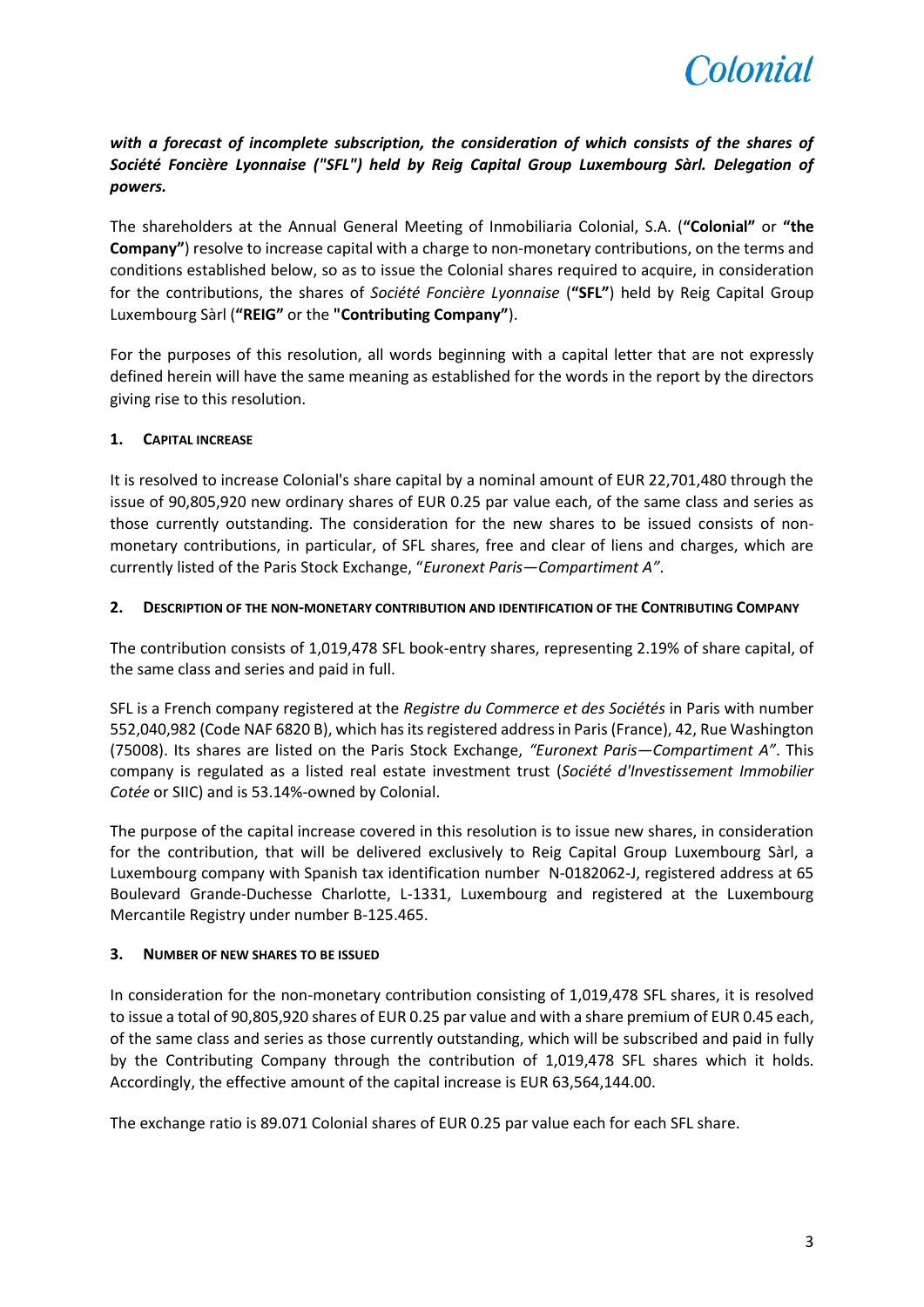

## **4. ISSUE PRICE**

The new Colonial shares will be issued at a unit par value of EUR 0.25 each, plus a share premium of EUR 0.45 per share. Accordingly, the issue price is set at EUR 0.70 per share.

## **5. SUBSCRIPTION AND PAYMENT**

The new Colonial shares will be subscribed by the Contributing Company and the par value and share premium of the shares will be fully paid on execution of the capital increase deed.

## **6. INCOMPLETE SUBSCRIPTION**

In accordance with Article 311 of *Legislative Royal Decree 1/2010, of 2 July, approving the Consolidated Spanish Limited Liability Companies Law* (**"Spanish Limited Liability Companies Law"**), the possibility of the incomplete subscription of the capital increase covered in this resolution is expressly provided for. Consequently, the capital increase (with the limit set forth herein) will be limited to the amount relating to the nominal amount of the new Colonial shares effectively subscribed and paid in consideration for the SFL shares effectively contributed.

## **7. INEXISTENCE OF PRE-EMPTION RIGHTS**

Under Article 304 of the Spanish Limited Liability Companies Law and since the consideration for the capital increase consists of non-monetary contributions, the Company's shareholders will not have pre-emption rights to subscribe the shares to be issued pursuant to the capital increase with a charge to non-monetary contributions covered in this resolution.

## **8. RIGHTS OF THE NEW SHARES**

The new shares will confer on their holders the same voting and dividend rights as the Company's currently outstanding shares from the date on which they are registered in their name in the related accounting records. In particular, as regards dividend rights, the new shares will entitle holders to receive interim or final dividends, the payment of which is agreed on as from such date.

## **9. REPRESENTATION OF THE NEW SHARES**

The newly issued shares will be represented through book entries, of which the recording for accounting purposes will be assigned to Sociedad de Gestión de los Sistemas de Registro, Compensación y Liquidación de Valores, S.A. (**"Iberclear"**) and its investees.

## **10. LISTING OF THE NEW SHARES**

It is resolved to request the admission to trading of the new Colonial shares on the Madrid and Barcelona Stock Exchanges and on any other Spanish or international market on which the Company's shares are listed at the time of execution of this resolution, and the inclusion thereof on the Spanish Stock Market Interconnection System.

It is expressly put on record that, should a request subsequently be made to delist the Company's shares, such delisting will take place in adoption of the legal formalities and meeting the requirements provided in current legislation.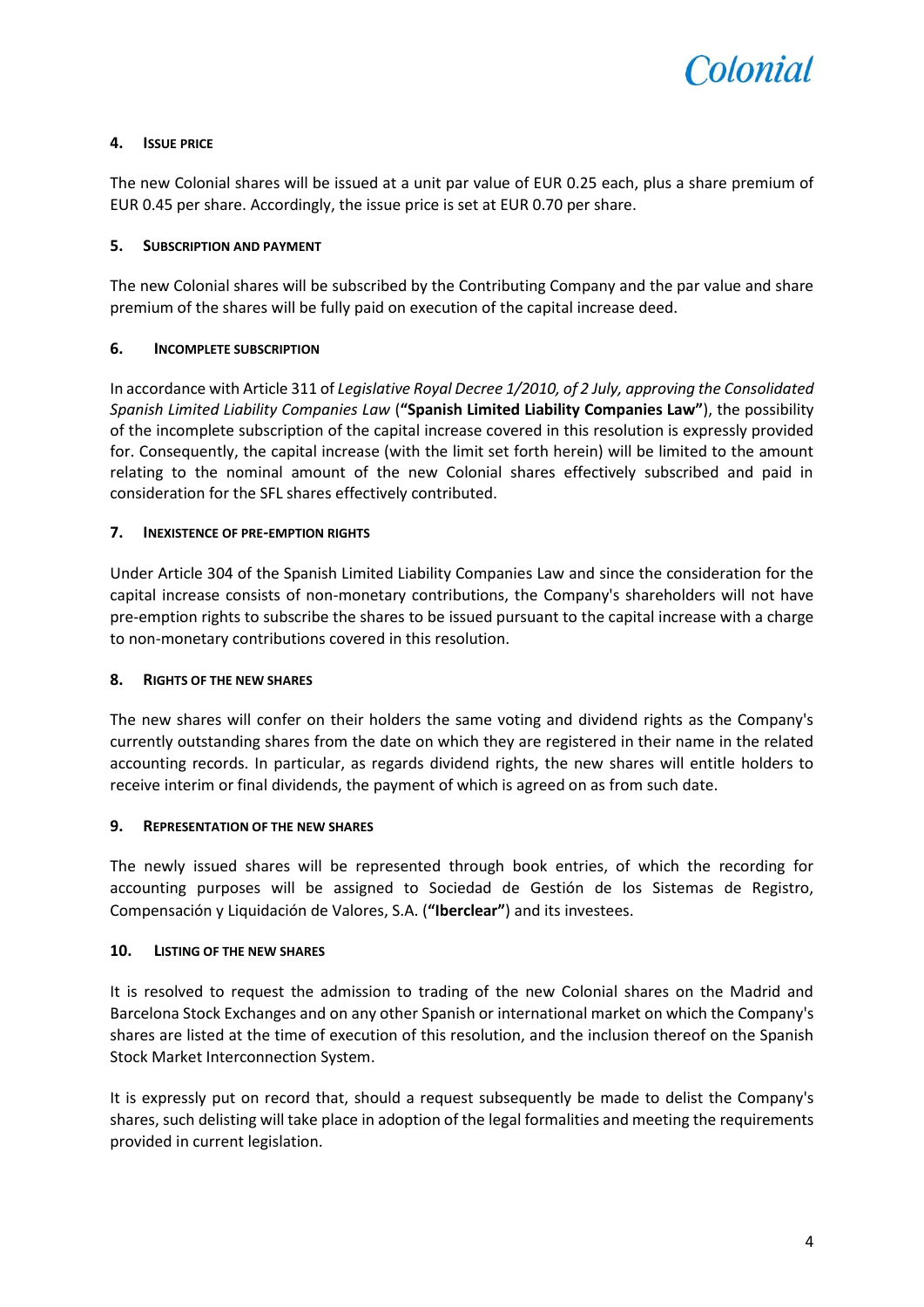

#### **11. GUARANTEES OF THE NON-MONETARY CONTRIBUTIONS**

No special guarantees were arranged, given the nature of the assets contributed. Notwithstanding the foregoing, there is a commitment on the part of the Contributing Company to contribute the shares referenced in section 2.

#### **12. AMENDMENT OF ARTICLE 5 OF THE BYLAWS**

The Board of Directors is expressly empowered to redraft Article 5 of the Company's bylaws with regard to the shares that are subscribed and paid.

## **13. DELEGATION OF POWERS**

Notwithstanding the specific delegations of powers contained in the foregoing sections (which should be understood to have been granted with express powers to replace the persons indicated herein), it is resolved to empower the Board of Directors, as permitted by law and with the express power to replace the Chairman, CEO and Secretary and Deputy Secretary of the Board, so that any of them, indistinctly and with a single signature, may execute this resolution within one year from the date of this Annual General Meeting. Should this period elapse without the resolution being executed, it shall become null and void and, in particular, the following may be performed, for information purposes and without limitation:

- Declare the share capital relating to the capital increase to be subscribed and paid, even in the event that, in accordance with Article 311 of the Spanish Limited Liability Companies Law, all the securities issued were not subscribed and an incomplete subscription took place, in which case the capital increase may be declared to have been completed at the amount of the subscriptions made; Adopt for such purpose all the agreements legally required to formalise the agreement or agreements to perform the capital increase and the related amendments to the final article of the bylaws relating to the Company's share capital;
- Expand and develop this resolution, setting the terms and conditions of the issue in all matters that are not provided for, including, without limitation, establishing the date on which the capital increase should become effective;
- Prepare, subscribe and submit, as appropriate, before the Spanish National Securities Market Commission ("**CNMV**"), the French Financial Markets Authority ("AMF") and/or any other supervisory authority as may be appropriate, in respect of the issue and admission to trading of the new shares issued under this resolution, (i) such prospectuses and supplementary materials as may be required, taking responsibility therefor; and (ii) such documents and information required pursuant to *Directive 2003/71/EC of the European Parliament and of the Council of 4 November 2003 on the prospectus to be published when securities are offered to the public or admitted to trading and amending Directive 2001/34/EC*, to *Legislative Royal Decree 4/2015, of 23 October, approving the Consolidated Spanish Securities Law*, to *Royal Decree 1310/2005, of 4 November, concerning the admission to listing (or trading) of securities in official secondary markets, initial and secondary public offerings and the required prospectus for these purposes* and any other Spanish or foreign regulations as may be applicable for execution of this resolution; and to perform on behalf of the Company any action, statement or formality as may be required before the CNMV, the AMF, IBERCLEAR, stock exchange governing companies and any other Spanish and international public or private body, entity or registry in order to achieve the authorisation, verification and subsequent performance of the capital increase under this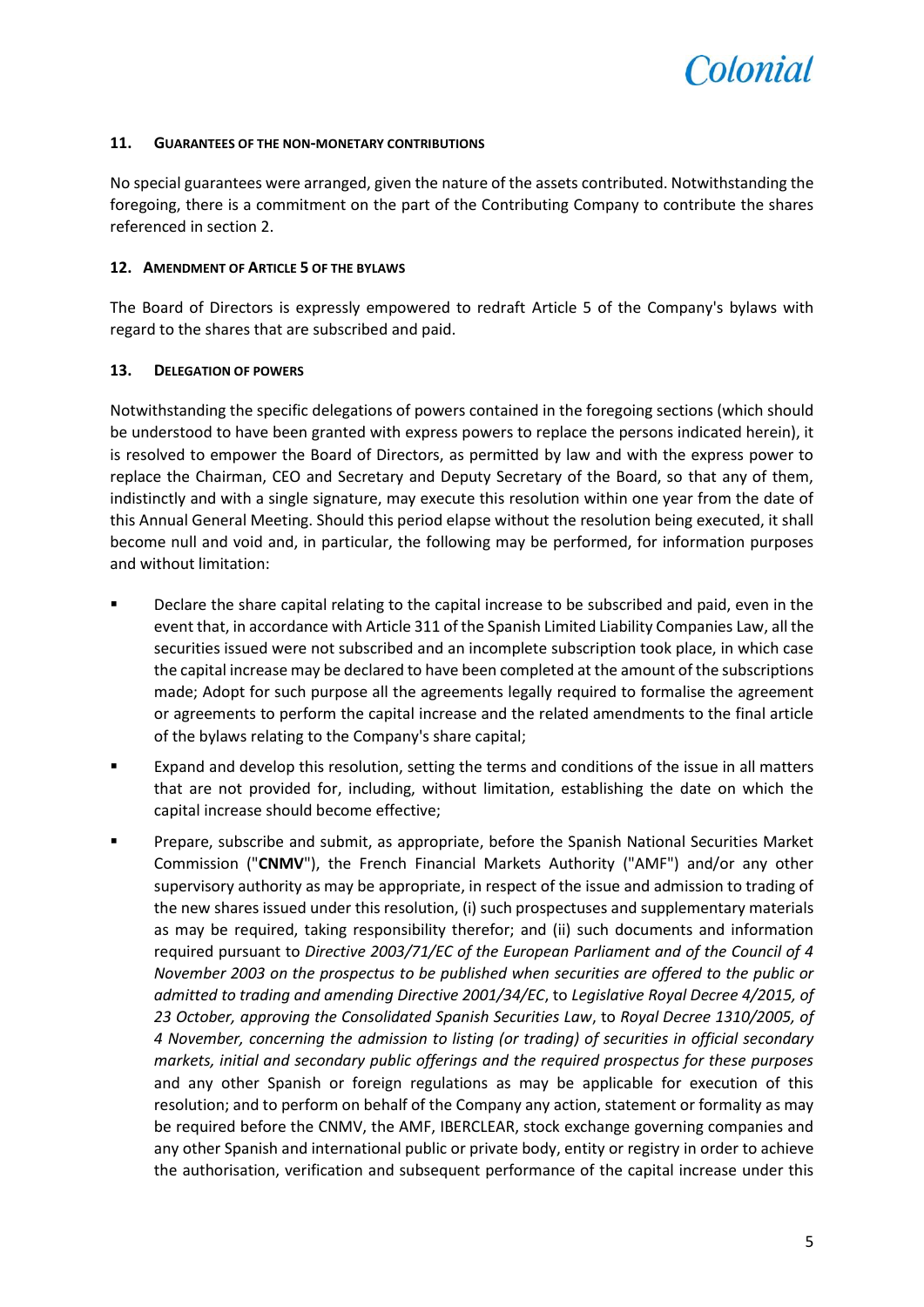

resolution and the admission to trading of the new shares on the Madrid and Barcelona Stock Exchanges and on any other Spanish or international market on which the Company's shares are listed at the time of execution of this resolution, and the inclusion thereof in the Spanish Stock Market Interconnection System (SIBE);

- Negotiate and execute, as appropriate and in the terms it deems most appropriate, the agreements required for the proper performance of the capital increase covered in this resolution;
- Request the admission to trading on the Madrid and Barcelona Stock Exchanges and/or on any other market on which the Company's shares are listed at the time of execution of this resolution, and the inclusion thereof on the Spanish Stock Market Interconnection System;
- Execute on behalf of the Company such public or private documents as required or appropriate to issue the new shares covered in this resolution and to admit such shares to trading and, in general, perform such legal formalities as required for execution thereof and rectify, clarify, interpret, specify or supplement the resolutions adopted by the shareholders at the Annual General Meeting, in particular, such defects, omissions or errors, in substance or in form, arising from the oral or written assessment, that may prevent registration of the resolutions and related consequences at the Mercantile Registry, the official registries of the CNMV or any other registries.

# *Eighth.- Capital increase with a charge to non-monetary contributions for a nominal amount of EUR 72,142,857.50 through the issue of 288,571,430 new ordinary shares of EUR 0.25 par value each, with a forecast of incomplete subscription, the consideration of which consists of all the shares of Hofinac Real Estate, S.L. held by Hofinac B.V. Delegation of powers.*

The shareholders at the Annual General Meeting of Inmobiliaria Colonial, S.A. (**"Colonial"** or **"the Company"**) resolve to increase capital with a charge to non-monetary contributions, on the terms and conditions established below, so as to issue the Colonial shares required to acquire, in consideration for the contributions, all the shares of Hofinac Real Estate, S.L. (**"Hofinac"**) held by Hofinac B.V.

For the purposes of this resolution, all words beginning with a capital letter that are not expressly defined herein will have the same meaning as established for the words in the report by the directors giving rise to this resolution.

## **1. CAPITAL INCREASE**

It is resolved to increase Colonial's share capital by a nominal amount of EUR 72,142,857.50 through the issue of 288,571,430 new ordinary shares of EUR 0.25 par value each, of the same class and series as those currently outstanding. The consideration for the new shares to be issued consists of nonmonetary contributions, in particular, of 24,943,470 shares of Hofinac, numbered sequentially from 1 to 24,943,470, inclusive, and free and clear of any liens and charges, representing all the share capital.

## **2. DESCRIPTION OF THE NON-MONETARY CONTRIBUTION AND IDENTIFICATION OF THE CONTRIBUTING COMPANY**

The contribution consists of 24,943,470 shares of Hofinac, numbered sequentially from 1 to 24,943,470, inclusive, and free and clear of any liens and charges, representing all the share capital.

Hofinac is a Spanish company incorporated on 15 September 2000 under the name of Gic Real Estate España, S.L. before the Notary of Madrid Mr José Aristónico García Sánchez, under number 2703 of his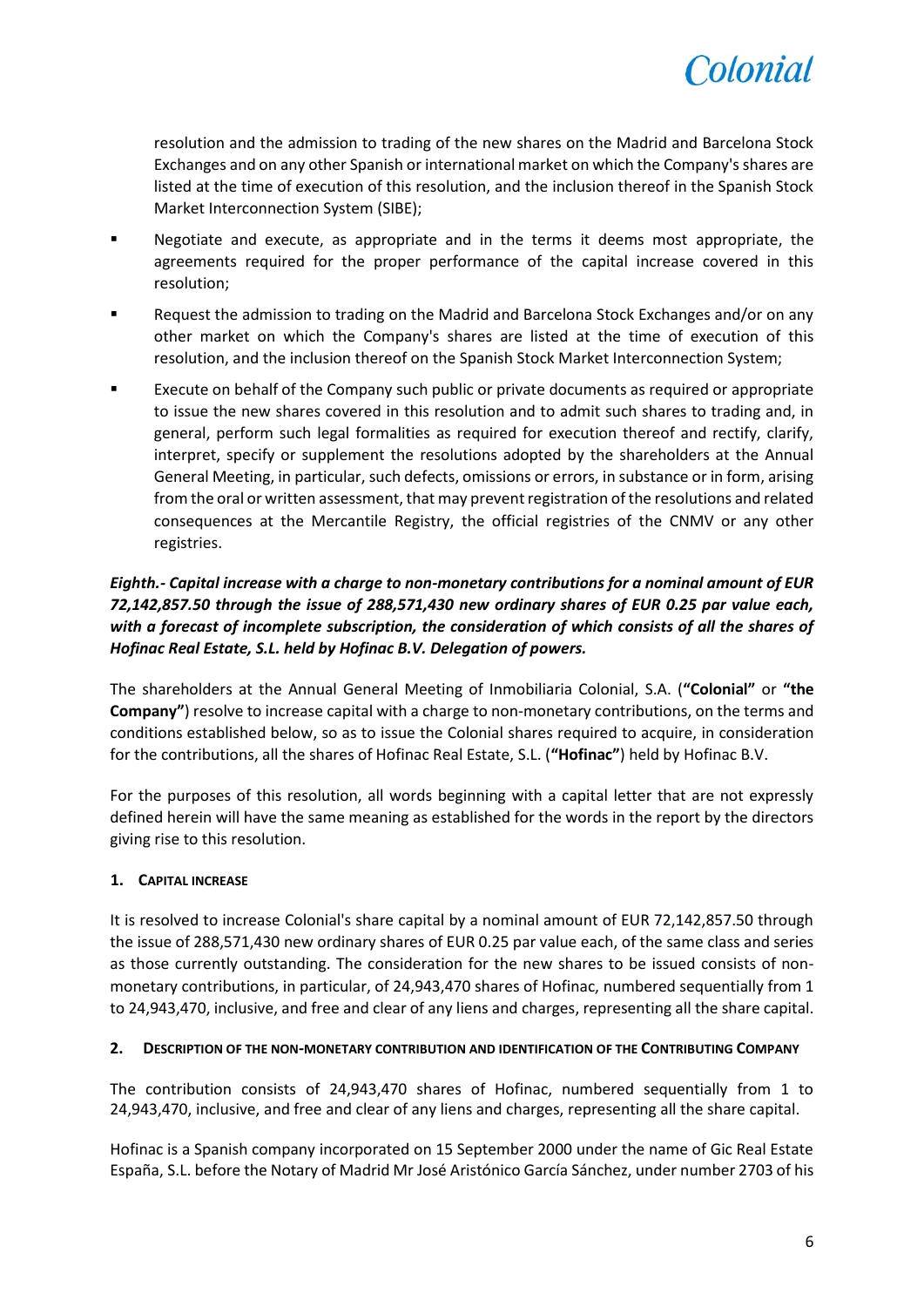

protocol, with registered address at Torre Picasso, Plaza de Pablo Ruiz Picasso 1, registered at the Madrid Mercantile Registry in volume 15,813, folio 101, sheet number M–266.935 and bearing employer identification number B–82759242, which engages in the purchase and sale, ownership, lease and administration of all manner of properties and which owns the Properties referenced in the report by the directors giving rise to this resolution.

The purpose of the capital increase covered in this resolution is to issue new shares, in consideration for the contribution, that will be delivered exclusively to Hofinac B.V., a Dutch company with tax identification number N0038152E, registered address in Amsterdam (the Netherlands) at Herengracht 466 (1017 CA) and registered at the Amsterdam Mercantile Registry with number 60439157 (the "**Contributing Company**").

## **3. NUMBER OF NEW SHARES TO BE ISSUED**

In consideration for the non-monetary contribution consisting of 24,943,470 shares of Hofinac, it is resolved to issue a total of 288,571,430 new shares of EUR 0.25 par value and with a share premium of EUR 0.45 each, of the same class and series as those currently outstanding, which will be subscribed and paid in full by the Contributing Company through the contribution of 24,943,470 shares of Hofinac, representing all the share capital, which it holds. Accordingly, the effective amount of the capital increase is EUR 202,000,001.00.

The exchange ratio is 11.569 Colonial shares of EUR 0.25 par value each for each share of Hofinac.

## **4. ISSUE PRICE**

The new Colonial shares will be issued at a unit par value of EUR 0.25 each, plus a share premium of EUR 0.45 per share. Accordingly, the issue price is set at EUR 0.70 per share.

## **5. SUBSCRIPTION AND PAYMENT**

The new Colonial shares will be subscribed by the Contributing Company and the par value and share premium of the shares will be fully paid on execution of the capital increase deed.

## **6. INCOMPLETE SUBSCRIPTION**

In accordance with Article 311 of *Legislative Royal Decree 1/2010, of 2 July, approving the Consolidated Spanish Limited Liability Companies Law* (**"Spanish Limited Liability Companies Law"**), the possibility of the incomplete subscription of the capital increase covered in this resolution is expressly provided for. Consequently, the capital increase (with the limit set forth herein) will be limited to the amount relating to the nominal amount of the new Colonial shares effectively subscribed and paid in consideration for the shares of Hofinac effectively contributed.

## **7. INEXISTENCE OF PRE-EMPTION RIGHTS**

Under Article 304 of the Spanish Limited Liability Companies Law and since the consideration for the capital increase consists of non-monetary contributions, the Company's shareholders will not have pre-emption rights to subscribe the shares to be issued pursuant to the capital increase with a charge to non-monetary contributions covered in this resolution.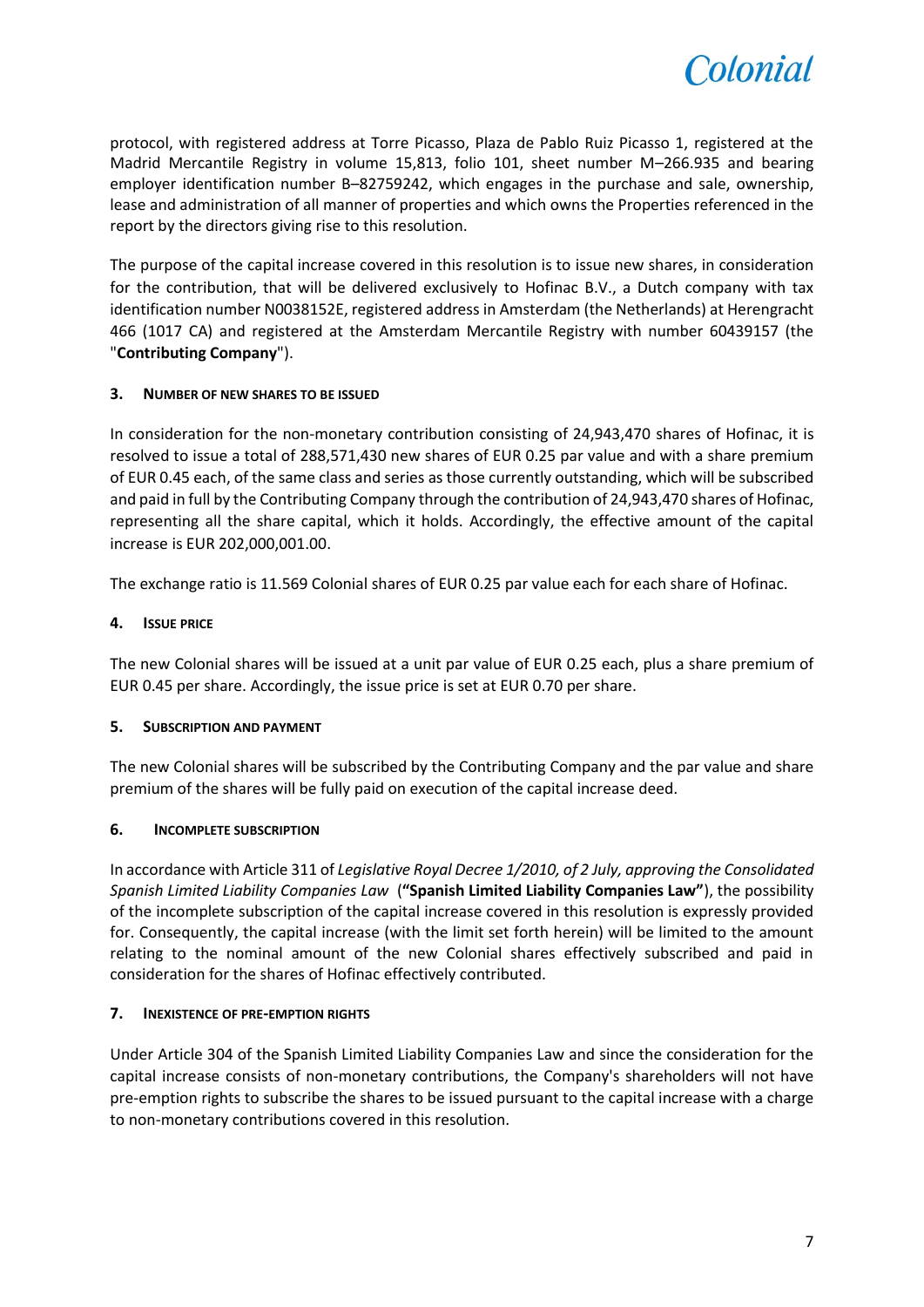

## **8. RIGHTS OF THE NEW SHARES**

The new shares will confer on their holders the same voting and dividend rights as the Company's currently outstanding shares from the date on which they are registered in their name in the related accounting records. In particular, as regards dividend rights, the new shares will entitle holders to receive interim or final dividends, the payment of which is agreed on as from such date.

#### **9. REPRESENTATION OF THE NEW SHARES**

The newly issued shares will be represented through book entries, of which the recording for accounting purposes will be assigned to Sociedad de Gestión de los Sistemas de Registro, Compensación y Liquidación de Valores, S.A. (**"Iberclear"**) and its investees.

#### **10. LISTING OF THE NEW SHARES**

It is resolved to request the admission to trading of the new Colonial shares on the Madrid and Barcelona Stock Exchanges and on any other Spanish or international market on which the Company's shares are listed at the time of execution of this resolution, and the inclusion thereof on the Spanish Stock Market Interconnection System.

It is expressly put on record that, should a request subsequently be made to delist the Company's shares, such delisting will take place in adoption of the legal formalities and meeting the requirements provided in current legislation.

#### **11. GUARANTEES OF THE NON-MONETARY CONTRIBUTIONS**

No special guarantees were arranged, given the nature of the assets contributed. Notwithstanding the foregoing, there is a commitment on the part of the Contributing Company to contribute the shares referenced in section 2.

## **12. AMENDMENT OF ARTICLE 5 OF THE BYLAWS**

The Board of Directors is expressly empowered to redraft Article 5 of the Company's bylaws with regard to the shares that are subscribed and paid.

## **13. DELEGATION OF POWERS**

Notwithstanding the specific delegations of powers contained in the foregoing sections (which should be understood to have been granted with express powers to replace the persons indicated herein), it is resolved to empower the Board of Directors, as permitted by law and with the express power to replace the Chairman, CEO and Secretary and Deputy Secretary of the Board, so that any of them, indistinctly and with a single signature, may execute this resolution within one year from the date of this Annual General Meeting. Should this period elapse without the resolution being executed, it shall become null and void and, in particular, the following may be performed, for information purposes and without limitation:

 Declare the share capital relating to the capital increase to be subscribed and paid, even in the event that, in accordance with Article 311 of the Spanish Limited Liability Companies Law, all the securities issued were not subscribed and an incomplete subscription took place, in which case the capital increase may be declared to have been completed at the amount of the subscriptions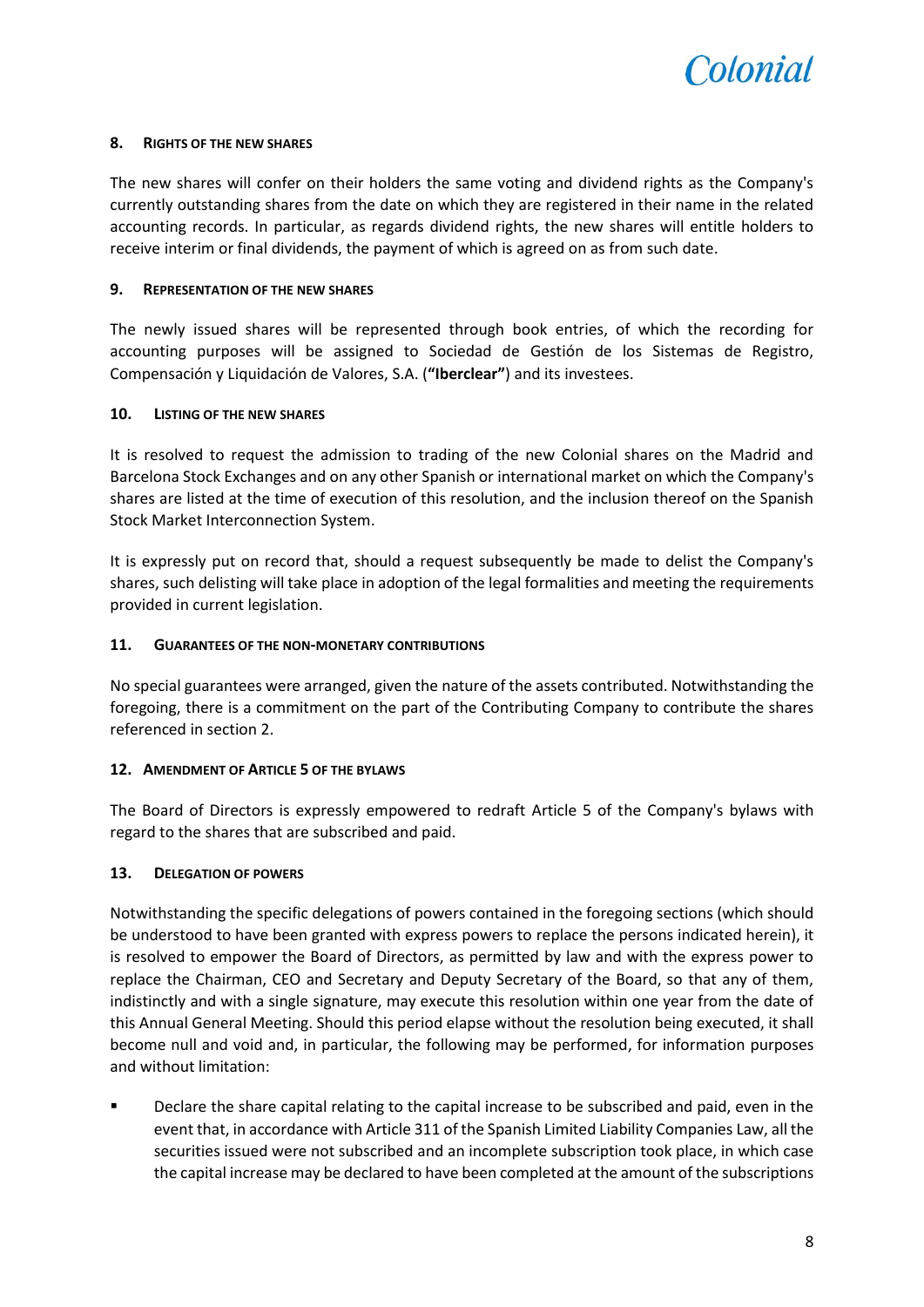

made; Adopt for such purpose all the agreements legally required to formalise the agreement or agreements to perform the capital increase and the related amendments to the final article of the bylaws relating to the Company's share capital;

- Expand and develop this resolution, setting the terms and conditions of the issue in all matters that are not provided for, including, without limitation, establishing the date on which the capital increase should become effective;
- Prepare, subscribe and submit, as appropriate, before the Spanish National Securities Market Commission ("**CNMV**") and/or any other supervisory authority as may be appropriate, in respect of the issue and admission to trading of the new shares issued under this resolution, (i) such prospectuses and supplementary materials as may be required, taking responsibility therefor; and (ii) such documents and information required pursuant to *Directive 2003/71/EC of the European Parliament and of the Council of 4 November 2003 on the prospectus to be published when securities are offered to the public or admitted to trading and amending Directive 2001/34/EC*, to *Legislative Royal Decree 4/2015, of 23 October, approving the Consolidated Spanish Securities Law*, to *Royal Decree 1310/2005, of 4 November, concerning the admission to listing (or trading) of securities in official secondary markets, initial and secondary public offerings and the required prospectus for these purposes* and any other Spanish or foreign regulations as may be applicable for execution of this resolution; and to perform on behalf of the Company any action, statement or formality as may be required before the CNMV, IBERCLEAR, stock exchange governing companies and any other Spanish and international public or private body, entity or registry in order to achieve the authorisation, verification and subsequent performance of the capital increase under this resolution and the admission to trading of the new shares on the Madrid and Barcelona Stock Exchanges and on any other Spanish or international market on which the Company's shares are listed at the time of execution of this resolution, and the inclusion thereof in the Spanish Stock Market Interconnection System (SIBE);
- Negotiate and execute, as appropriate and in the terms it deems most appropriate, the agreements required for the proper performance of the capital increase covered in this resolution;
- **Request the admission to trading on the Madrid and Barcelona Stock Exchanges and/or on any** other market on which the Company's shares are listed at the time of execution of this resolution, and the inclusion thereof on the Spanish Stock Market Interconnection System;
- Execute on behalf of the Company such public or private documents as required or appropriate to issue the new shares covered in this resolution and to admit such shares to trading and, in general, perform such legal formalities as required for execution thereof and rectify, clarify, interpret, specify or supplement the resolutions adopted by the shareholders at the Annual General Meeting, in particular, such defects, omissions or errors, in substance or in form, arising from the oral or written assessment, that may prevent registration of the resolutions and related consequences at the Mercantile Registry, the official registries of the CNMV or any other registries.

*Ninth.- Authorization to the Board of Directors, in accordance with article 297.1.b) of the Consolidated Text of the Spanish Limited Liability Companies Law, to increase, within a maximum period of five years, share capital, in the form of cash contributions, by up to half the existing amount of share capital, on one or more occasions, when and for the amounts deemed appropriate. Within the maximum amount permitted, the Board will be granted the power to exclude the pre-emptive subscription right under certain circumstances, limited to a maximum nominal amount, overall,*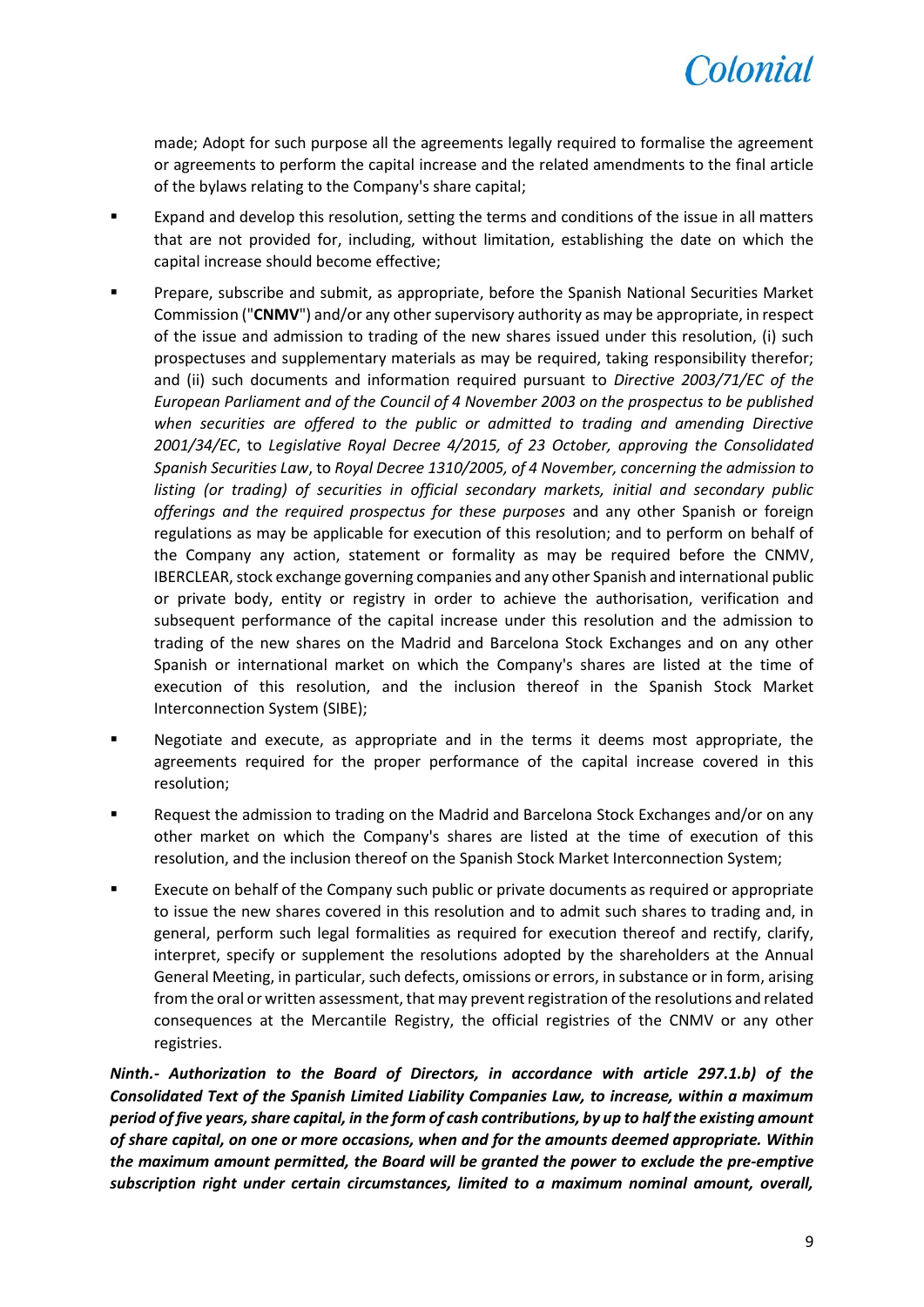

## *equal to 20% of the share capital. Revoking the authorisation granted through resolution nine at the Company's General Shareholders' Meeting held on 30 June 2014.*

It is agreed to grant the Board of Directors, in accordance with article 297.1.b) of the Spanish Limited Liability Companies Law, the broadest powers as necessary under Law, so that within the five-year period from the date of this General Shareholders' Meeting, it may increase share capital through cash contributions, on one or more occasions and at any time, without the need to call a General Shareholders' Meeting beforehand or to receive its subsequent approval.

The delegation includes the power to issue new shares and put them into circulation, whether they are ordinary shares or any other type permitted by law, with or without a share premium and with or without voting rights, and to establish the characteristics of the shares and the terms and conditions of the capital increase, with the possibility also of freely offering the unsubscribed new shares within the pre-emptive subscription period and determine, if the shares are not fully subscribed, that capital will be increased only by the amount of the subscriptions made. The power to redraft the article of the Company Bylaws relating to share capital is also delegated.

Any capital increase agreed by the Board of Directors shall not, in any case, be greater than half the existing share capital at the time of authorization. Likewise, the Board is authorized to exclude, totally or partially, pre-emptive subscription rights under the terms of article 308 –in relation to article 506– of the Spanish Limited Liability Companies Law and other related regulations. However, in line with trends and recommendations of good corporate governance, this power granted to the Board of Directors to increase capital with the exclusion of pre-emptive subscription rights is limited to a maximum of 20% of the share capital existing at the time of authorization. The capital increase with the exclusion of pre-emptive subscription rights, with the maximum amount permitted, will be an exceptional measure imposed for urgent reasons, based on the situation and circumstances of the market and justified for specific reasons that are in the best interests of the Company and its shareholders. The coincidence of these circumstances and the best interest of the Company and its shareholders must be evidenced through a mandatory report by the Board of Directors. A favorable vote of two thirds of the members of the Board is required in order to execute the delegation of powers in relation to this capital increase.

Authority was also delegated to allow the setting of particular aspects and conditions of each issue, according to the nature of each operation that the Board decides to carry out under the authorization given by the present agreement. Also, once the capital increase has been agreed and exercised it has the power to redraft the article of the Company Bylaws relating to share capital and to carry out as many procedures as necessary so that the new shares resulting from the capital increase may be admitted for trading on those stock exchanges, either Spanish or foreign, on which the Company is listed, in accordance with the procedures of each of these bourses.

Without prejudice to the specific delegations of powers established in the present resolution (which should be understood to have been granted with express powers to delegate in turn to the persons specified here), it is agreed to grant the Board of Directors the fullest powers that may be required by law, and with the express power to sub-delegate this power to the Chairman of the Board of directors, the Chief Executive Officer, the Secretary or the Deputy Secretary, so that any of them, with their signature alone, may execute the present resolution. In particular, they may, by way of indication but not limitation:

 Broaden and develop the present resolution, focusing on all aspects not foreseen in it in relation to the terms and conditions of the issues that may be carried out. In particular, but not limited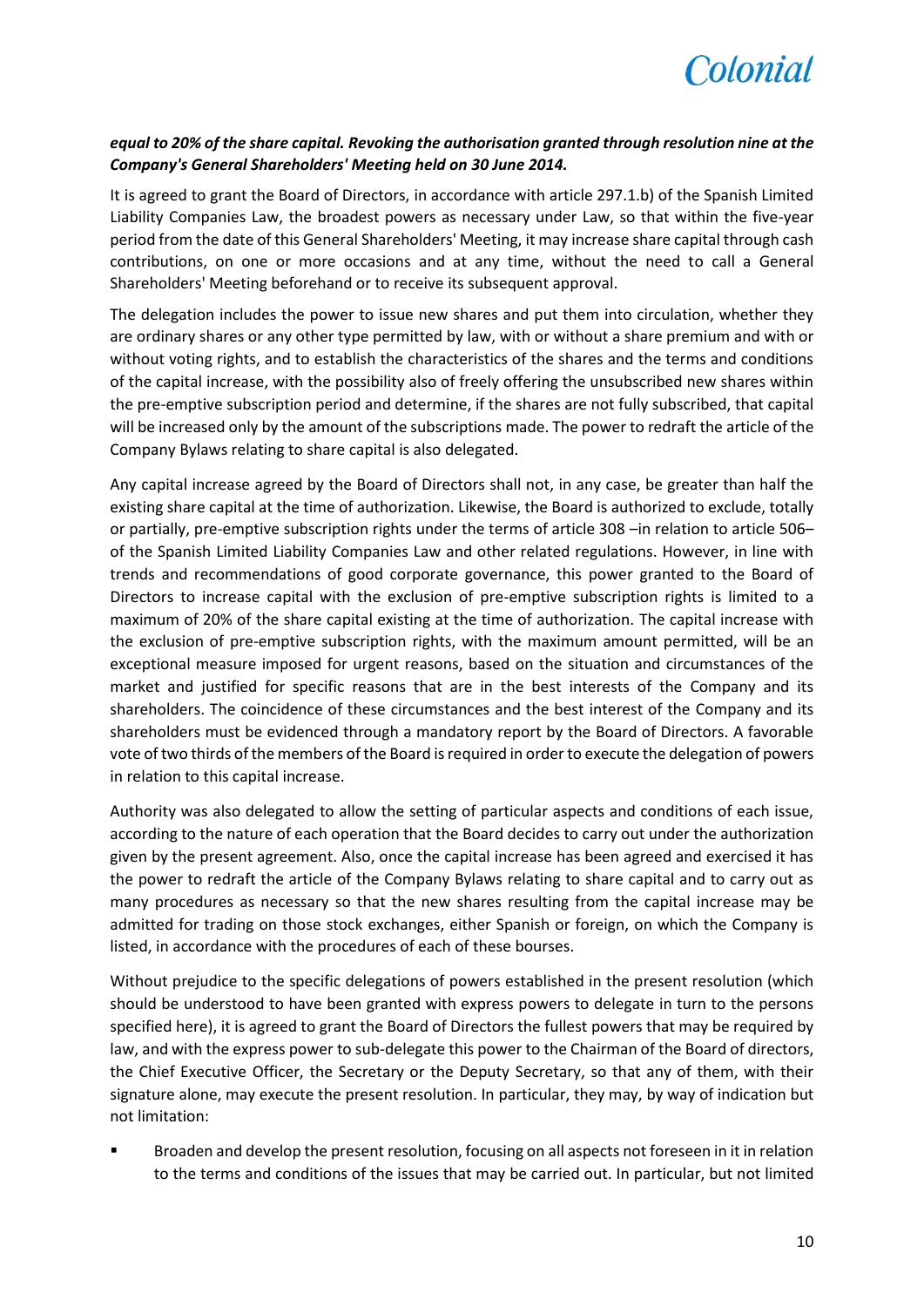

thereto, establish the date the resolution became effective in relation to the various capital increases, setting, where appropriate, the start of the period of pre-emptive subscription rights, the premium for the new shares and, as a result their total issue price; establish, foreseeing the possibility of an incomplete subscription, the number of shares to be issued and the nominal value of each capital increase in function of the issue price, term, form, and subscription and payment procedure in each of the subscription periods; the exchange ratio, where appropriate, for the exercise of pre-emptive subscription rights, including the power to propose to one or more shareholders that they waive the number of pre-emptive subscription rights to which they are entitled as necessary to ensure that the number of shares to be issued maintains the exact proportion resulting from applying the exchange ratio agreed; make provision for circumstances where the new share issue may have to be suspended, where it may be necessary or appropriate to do so, and, in general, any other circumstances necessary for carrying out the increase and the issue of shares against monetary contributions;

- Agree the procedure for the placement of the shares, setting the start date and, where appropriate, modifying the duration of the pre-emptive subscription period above the legal minimum and, where relevant, set the duration of the additional and discretionary allocation periods, with the ability to declare the early closure of the placement period and of the issue. Likewise, the power to set the conditions and procedure for the subscription of shares is delegated, where appropriate, in the additional and discretionary allocation periods, with shares being able to be allocated, in this latter period, to any third party in accordance with placement procedure that is freely set;
- **Prepare, subscribe and present, where appropriate, to the Spanish National Securities Markets** Commission (the **"CNMV"**) or any other supervisory authorities related to the issue and admission to trading of the new shares issued under the present resolution, the prospectus and as much supplementary information to it as may be required, assuming the responsibility for these and the other documents and information that are required to comply with the requirements of *Royal Legislative Decree 4/2015, of 23 October, approving the Consolidated text of the Spanish Securities Markets Law*, and *Royal Legislative Decree 1310/2005, of 4 November, relating to the admission for trading of securities on official secondary markets, public offerings or subscriptions and the prospectus required for each of them,* and any other legislation, national or foreign, that is applicable for the execution of the present resolution;
- Carry out any action, statement or measure, or prepare, subscribe and present any necessary documentation or information to the CNMV, Iberclear, the governing bodies of the Stock Exchanges, or any other body, entity or register, public or private, both national or international, to obtain the authorizations, verifications and subsequent executions of the capital increases carried out under this present resolution; and in addition, the admission for trading of the new shares on the Madrid and Barcelona Stock Exchanges, and on any other market, national or international, in which the Company's shares may be listed at the time that any of the capital increases included under the present resolution is implemented, and their inclusion in the Spanish Stock Market Interconnection System (SIBE);
- Prepare, subscribe and present, where necessary or appropriate, an international prospectus with the purpose of assisting the dissemination of information relating to the capital increases among international shareholders and investors, assuming, in the name of the Company, responsibility for its content;
- Negotiate and sign, where appropriate, in the terms deemed most suitable, the agreements that are required for the successful execution of the share capital increases, including the agency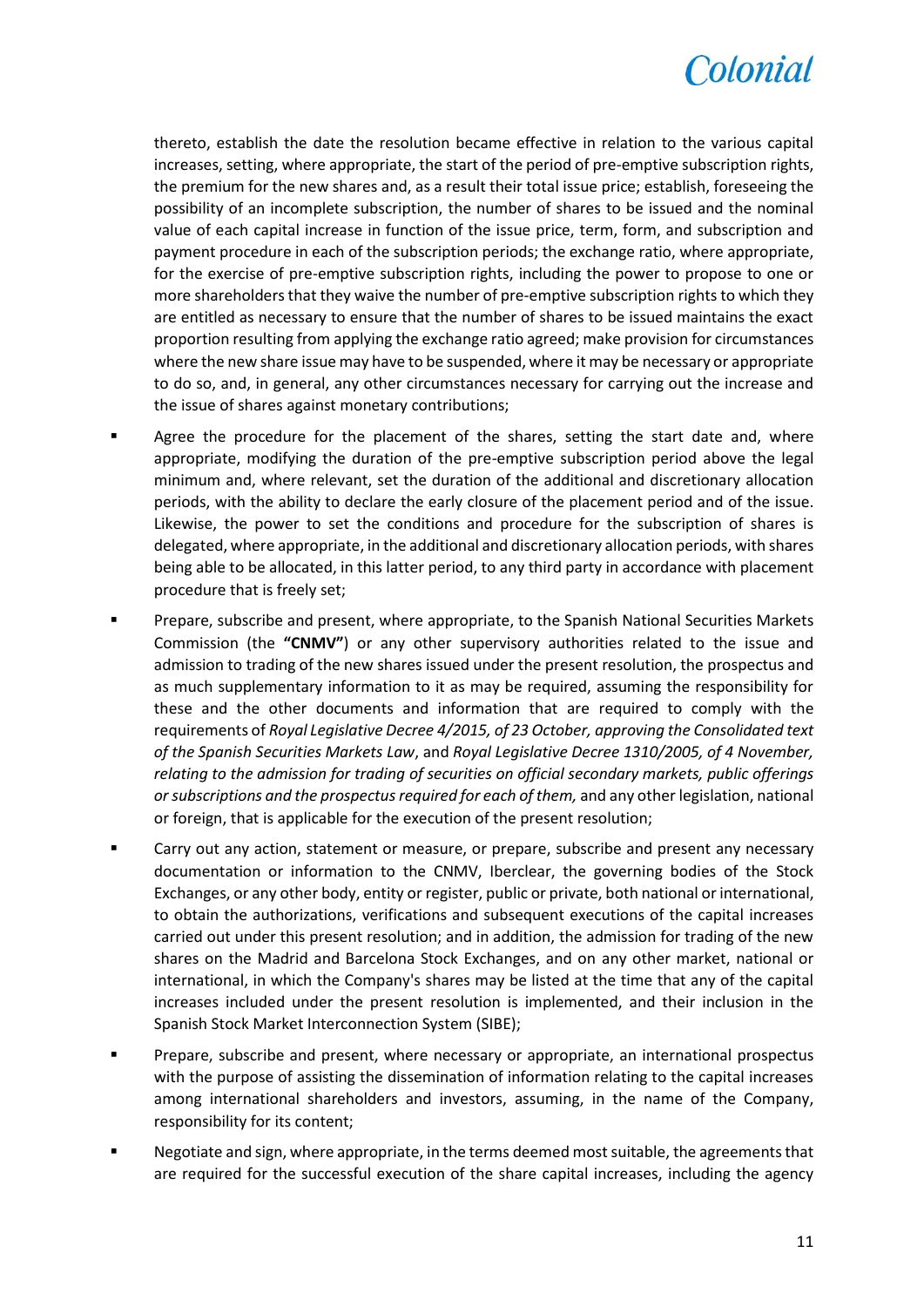

agreement and, where appropriate, any placement and/or underwriting agreements that may result;

- **Philter 2** Declare the capital increases executed, issuing and putting into circulation the new shares that have been subscribed and paid up, and redrafting the article of the Bylaws relating to share capital, in function of the capital effectively subscribed and paid up, rendering null and void that part of the capital increase not subscribed or paid up in the established terms; and
- Issue in the name of the Company as many public or private documents as are considered necessary or appropriate for the issue of the new shares carried out under this present resolution and their admission for trading, and, in general, carry out any procedures that may be required for their execution, such as rectify, clarify, interpret, specify or complement the resolutions adopted by the General Shareholders' Meeting and, in particular, any defects, omissions or errors, of content or format, resulting from the verbal or written assessment, that may impede the access of these resolutions and the consequences thereof with regard to the Mercantile Register, the CNMV Official Register, or any other registers.

From the moment this resolution is approved by the General Shareholders' Meeting, it shall imply that the unused part of the above-mentioned authorization agreement with the Board of Directors, approved under item nine of the agenda of the Company's General Shareholders' Meeting of 30 June 2014, is completely null and void.

## **III. Items regarding the appointment and remuneration of Board members of the Company**

## *Tenth.- Determination of the number of members of the Board of Directors.*

It is resolved to set the number of members who make up the Board of Directors of Inmobiliaria Colonial, S.A. at 12, within the minimum and maximum number provided in the bylaws.

# *Eleventh.- Ratification and appointment of Sheikh Ali Jassim M. J. Al-Thani as Director of the Company, with the category of proprietary director.*

It is agreed, following the proposal by the Board of Directors and prior report by the Appointments and Remuneration Committee to ratify and appoint Sheikh Ali Jassim M. J. Al-Thani as Member of the Board of Directors of Colonial, S.A. with the category of proprietary director for the statutory term of four years, counted from the date adoption of the present resolution.

# *Twelfth.- Appointment of Adnane Mousannif as Director of the Company, with the category of proprietary director.*

It is agreed, following the proposal by the Board of Directors and prior report by the Appointments and Remuneration Committee to appoint Adnane Mousannif as Member of the Board of Directors of Inmobiliaria Colonial, S.A. with the category of proprietary director for the statutory term of four years, counted from the date adoption of the present resolution.

# *Thirteenth.- Appointment of Carlos Fernández González as Director of the Company, with the category of proprietary director.*

It is agreed, following the proposal by the Board of Directors and prior report from the Appointments and Remuneration Committee to appoint Carlos Fernández González as Member of the Board of Directors of Inmobiliaria Colonial, S.A. with the category of proprietary director for the statutory term of four years, counted from the date adoption of the present resolution.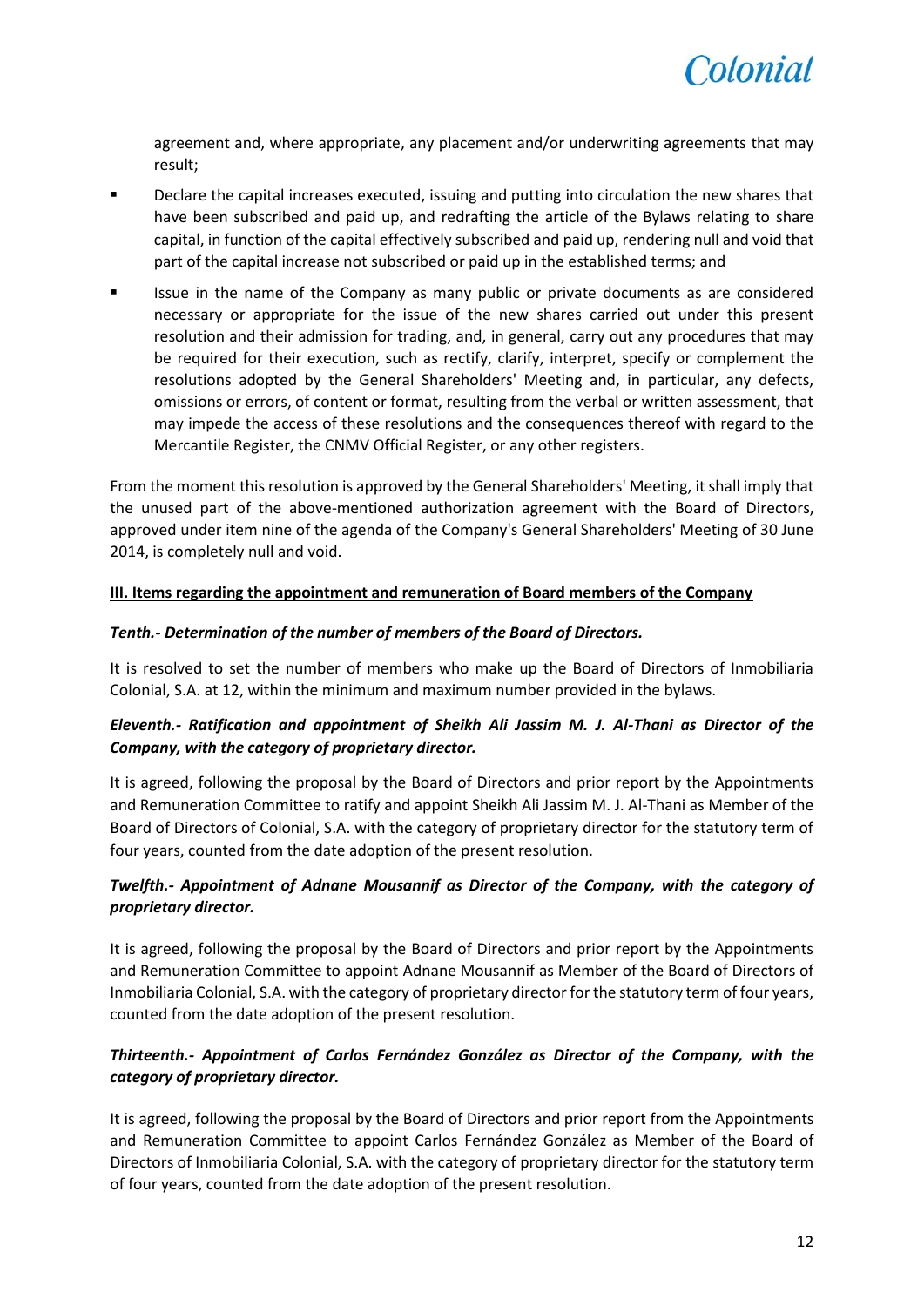

# *Fourteenth.- Voting, on a consultative basis, of the 2015 Annual Directors' Remuneration Report of Inmobiliaria Colonial, S.A.*

It is resolved to ratify, on a consultative basis, the 2015 Annual Directors' Remuneration Report of Inmobiliaria Colonial, S.A. for the year ended 31 December 2015, which was made available to all the shareholders at the time of convening the General Meeting.

## *Fifteenth.- Directors' Remuneration Policy of Inmobiliaria Colonial, S.A.*

The General Meeting of Shareholders of Inmobiliaria Colonial, S.A. (the **"Company"**) resolves to ratify the Directors' Remuneration Policy, which was made available to the shareholders at the time of convening the General Meeting. It is hereby stated that, for the purposes of article 217 of the Limited Liability Companies Law, the Policy in question expressly includes the maximum amount of the remuneration of the Directors in their capacity as such.

## **IV. Items regarding the amendment of the Company Bylaws and the Regulations of the Shareholders' Meeting.**

- *Sixteenth.- Amendments to the Company Bylaws for the adaptation thereof to the latest legislative developments during 2015.*
- **16.1 Amendment to article 2 of the Company Bylaws to adapt them to** *Royal Legislative Decree 1/2010 of 2 July, approving the Consolidated Text of the Spanish Limited Liability Companies Law* **after the amendments introduced by** *Law 9/2015, of 25 May on urgent bankruptcy measures***.**

With the purpose of adapting the content of the Company Bylaws to the latest reforms of *Royal Legislative Decree 1/2010 of 2 July, approving the Consolidated Text of the Spanish Limited Liability Companies Law*, and in particular, incorporate into the Company Bylaws the latest measures introduced through *Law 9/2015, of 25 May on urgent bankruptcy measures*, it is agreed to approve the modification of the text of article 2 of the Company Bylaws, which will literally read as follows:

## *"Article 2 - Registered office, branches and corporate website*

*The Company is of Spanish nationality and its registered office is in Barcelona, Avenida Diagonal, n°532.*

*By decision of the Governing Body, it may change its registered office within the national territory and establish, close or transfer any delegations, branches, offices and representations as deemed convenient or necessary to improve the development of the corporate purpose, both in Spain or overseas.*

*The Company shall have a corporate website approved by the General Meeting which will be entered in the Mercantile Registry. The Board of Directors can agree to the amendment, suppression and transfer of the corporate website."*

## **16.2 Amendment to article 22 of the Company Bylaws to adapt them to** *Royal Legislative Decree 1/2010 of 2 July, approving the Consolidated Text of the Spanish Limited Liability Companies*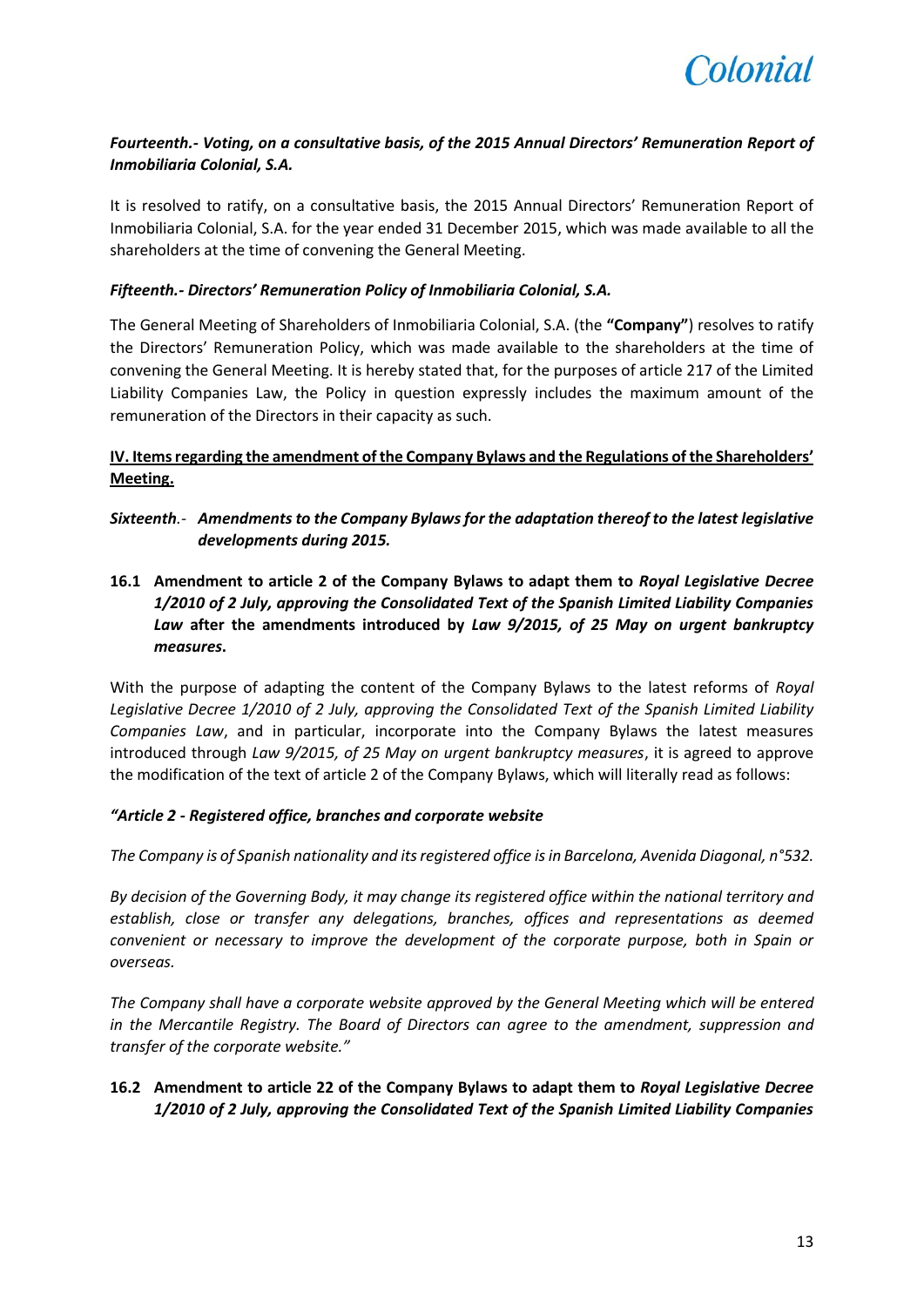

# *Law* **after the amendments introduced by** *Law 5/2015, of 27 April on the development of business financing*.

With the purpose of adapting the content of the Company Bylaws to the latest reforms of *Royal Legislative Decree 1/2010 of 2 July, approving the Consolidated Text of the Spanish Limited Liability Companies Law*, and in particular, incorporate into the Company Bylaws the latest measures introduced through *Law 5/2015, of 27 April on the development of business financing*, it is agreed to approve the modification of the text of article 22 of the Company Bylaws, which will literally read as follows:

## *"Article 22.- Special constitution*

*Notwithstanding the provisions of the previous article, which stipulates that for a General Meeting held at first call to pass valid resolutions on capital increases and decreases, amendments to the Bylaws, the issue of bonds, convertible into shares or which attribute to the bondholder a share of the company's earnings, the removal of or limits to the pre-emptive rights to acquire new shares, as well as the conversion, merger, spin-off or division of the Company and the transfer of the registered office to outside Spain, or any other matter determined by Law, shareholders present or represented must hold at least fifty per cent of the subscribed share capital with voting rights. If held at second call, the attendance of shareholders holding twenty-five per cent of the capital shall be sufficient."*

# **16.3 Amendment to article 32 of the Company Bylaws to adapt them to** *Royal Legislative Decree 1/2010 of 2 July, approving the Consolidated Text of the Spanish Limited Liability Companies Law* **after the amendments introduced by** *Law 22/2015, of 20 July on Accounts Audits*.

With the purpose of adapting the content of the Company Bylaws to the latest reforms of *Royal Legislative Decree 1/2010 of 2 July, approving the Consolidated Text of the Spanish Limited Liability Companies Law*, and in particular, incorporate into the Company Bylaws the latest measures introduced through *Law 22/2015, of 20 July on Accounts Audits*, it is agreed to approve the modification of the text of article 32 of the Company Bylaws, which will literally read as follows:

## *"Article 32: Audit and Control Committee*

*The Audit and Control Committee shall be formed by a minimum of three and a maximum of eight directors, all of which must be non-executive directors, appointed by the Board of Directors. The Audit and Control Committee will also include the number of independent directors stipulated by law at any given time and at least one of them will be appointed taking into account the director's knowledge and experience regarding accounting and/or auditing.*

*All the members of the Audit and Control Committee shall have the pertinent technical knowledge relating to the sector to which the Company belongs.*

*The Audit and Control Committee will appoint a Chairman from among its members, who in any case must be an independent director. The Chairman of the Audit and Control Committee shall be replaced every four years, and may be re-elected after one year has elapsed from the date on which his/he term of office expired.*

*The Committee will also appoint a Secretary from among its members, or may designate the Secretary of the Board to fill this position. If the Secretary of the Committee is absent, the Secretary of the Board*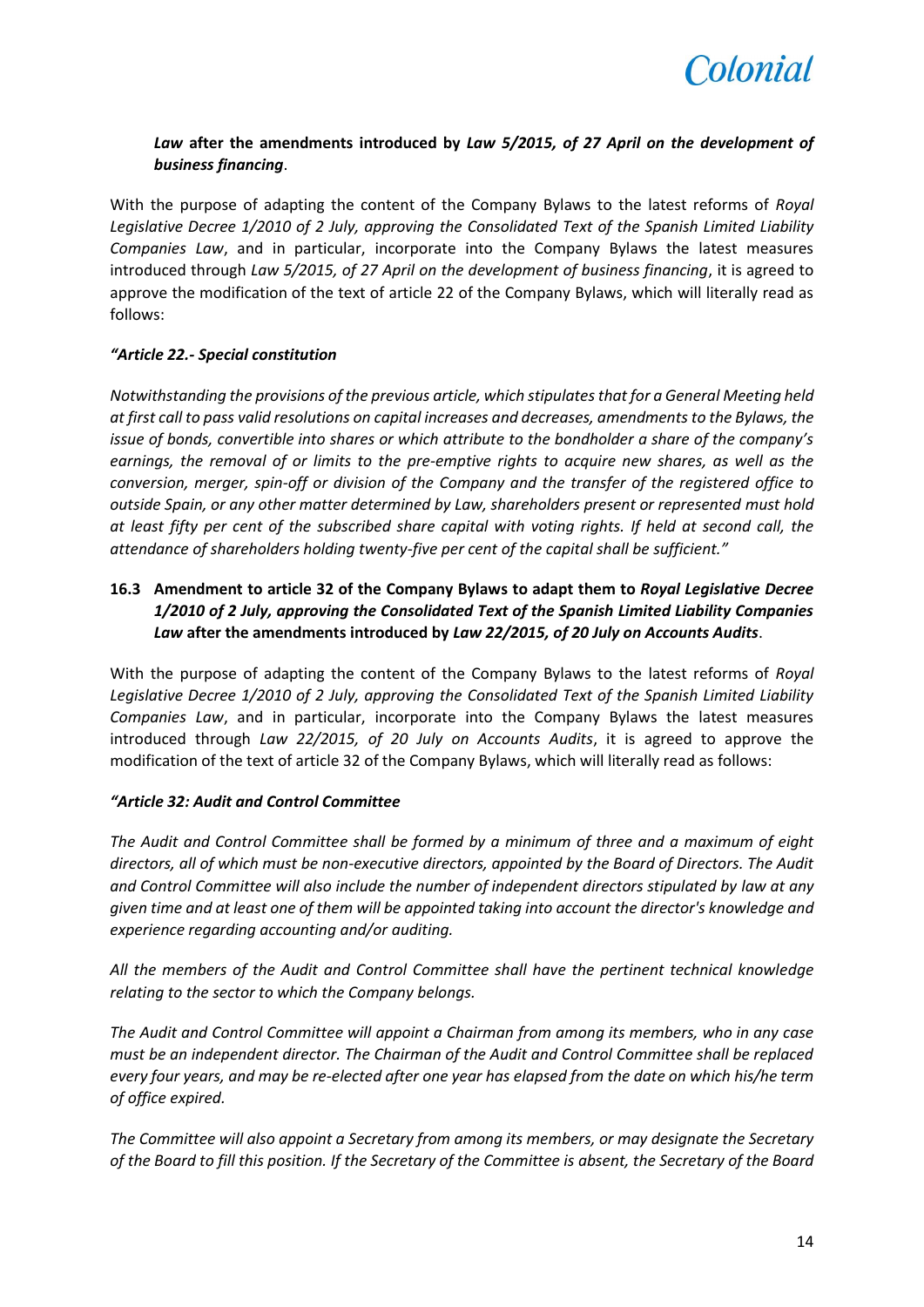

*or, where applicable, the Deputy Secretary thereof will carry out these duties. The Committee may appoint, where applicable, a Deputy Chairman who must also be an independent director.*

*In any case, the Committee may avail itself of the technical assistance of the Secretary or the Deputy Secretary of the Board at its meetings, at the request of the Chairman of the Committee.*

*The members of the Committee shall be relieved of their duties once their tenure as a director ceases, or when agreed by the Board of Directors.*

*Without prejudice to any other functions attributed thereto by law, the Bylaws or the Regulations of the Board of Directors, the Audit and Control Committee must at least carry out the following:*

- *1. Report to the General Shareholders' Meeting on any questions posed in relation to those matters for which the Committee is responsible and, in particular, on the results of the audit explaining how this has contributed to the integrity of the financial information and the role the committee has played in this process.*
- *2. Monitor the effectiveness of the Company's internal control, internal audit and risk management systems, and discuss with the external auditors any significant weaknesses detected in the internal control system during the course of the audit, without infringing their independence. To this end, and where applicable, they may present recommendations or proposals to the Board of Directors and the corresponding period for their monitoring.*
- *3. Supervise the process of drawing up and presenting the required financial information and present recommendations or proposals to the Board of Directors, aimed at safeguarding their integrity.*
- *4. Propose to the Board of Directors the selection, appointment, re-election and replacement of the auditor, taking responsibility for the process pursuant to the provisions of the legislation in force as well as the terms of its engagement, and regularly gather information therefrom regarding the audit plan and the implementation thereof, in addition to preserving its independence in the performance of its duties.*
- *5. Establish the appropriate relationships with the external auditor to receive information on any issues which may be considered a threat to its independence and which will be studied by the Committee, and any other information relating to the audit, and where applicable, the authorisation of the services other than those prohibited, within the terms contemplated in the legislation in force, relating to rules on independence, as well as any other communications provided for in the legislation relating to auditing and the technical rules thereof. In any case, written confirmation must be received, on an annual basis, from the external auditor of its independence with respect to the Company or entities directly or indirectly connected thereto, as well as detailed and individual information on any type of additional services provided and the related fees received from these entities by the external auditor or by persons or entities related to the auditor pursuant to that provided in the regulatory standards of the activity of accounts audits.*
- *6. Issue, on an annual basis and prior to the issuance of the auditor's report, a report expressing an opinion on whether the independence of the auditors or auditing companies has been compromised. Such report shall, in all cases, contain the reasoned evaluation of the provision of each and every one the additional services mentioned in the section above, considered individually and as a whole, other than legal audit services in relation to the rules on independence or in accordance with regulatory standards of the activity of accounts audits.*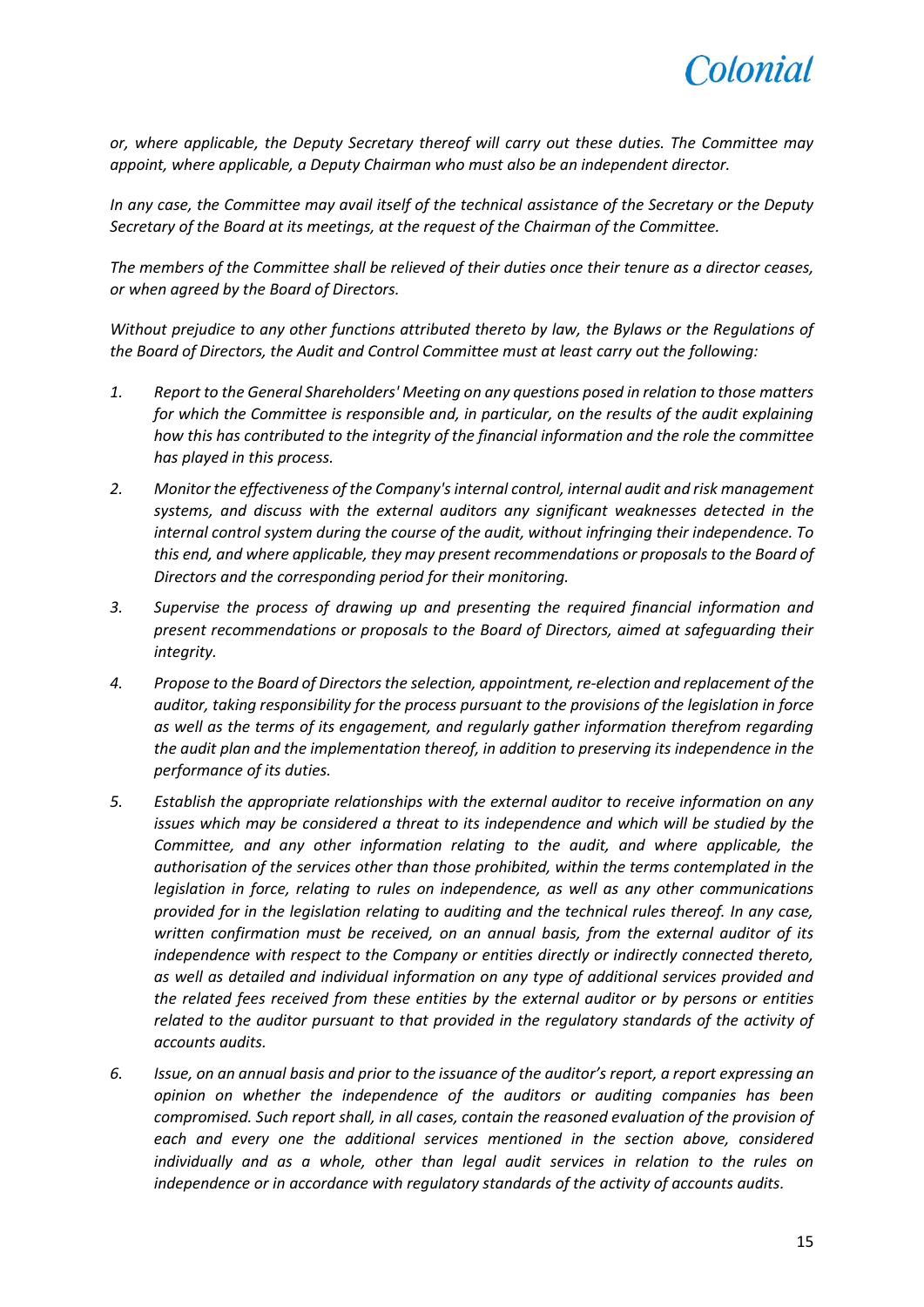

- *7. Inform the Board of Directors of all matters established by Law, the Bylaws and the Regulations of the Board of Directors.*
- *8. Prepare an annual report on the activities of the Audit and Control Committee, which must be included in the management report.*
- *9. Propose to the Board of Directors any other matters that it deems relevant for which it is responsible.*
- *10. Any other functions that may be attributed thereto by the Bylaws or the Regulations of the Board of Directors.*

*The Audit and Control Committee shall meet whenever requested to do so by at least two of its members, or at the behest of the Chairman, who is responsible for convening it. The call notice shall be valid provided it is sent by any means that allow acknowledgement of its receipt.*

*The Audit and Control Committee shall be validly convened when the majority of its members are present or represented, adopting resolutions by majority of those present or represented. The Committee member affected must abstain from participating in the deliberation and voting on resolutions or decisions in which such member or a person related thereto has a direct or indirect conflict of interest. Votes from directors affected by a conflict of interest and required to absent themselves from the meeting shall be deducted from the calculation of the majority of votes necessary. Proxies are granted in writing and specifically for each meeting and solely to other Committee members. The Chairman shall have a casting vote in the event of a tie.*

*Minutes will be taken of all Committee meetings and will be made available to all members of the Board of Directors.*

*The Regulations of the Board of Directors set forth these rules regarding the Audit and Control Committee, always favouring the independence of its functioning."*

*Seventeenth.- Amendments to the Regulations of the Shareholders' Meeting, primarily to adapt them to the latest legislative changes carried out in 2015*

**17.1 Amendment to articles 5, 16 and 22 of the Company's Regulations of the Shareholders' Meeting, to adapt them to** *Royal Legislative Decree 1/2010 of 2 July, approving the Consolidated Text of the Spanish Limited Liability Companies Law* **following the modifications introduced by** *Law 5/2015 of 27 April, supporting business financing*

In order to adapt the content of the Company's Regulations of the Shareholders' Meeting to the latest reforms of *Royal Legislative Decree 1/2010 of 2 July, approving the Consolidated Text of the Spanish Limited Liability Companies Law*, and in particular, to incorporate into those Regulations the latest measures introduced through *Law 5/2015 of 27 April, supporting business financing*, it is hereby resolved to approve the amendment of the text of articles 5, 6 and 22 of the Company's Regulations of the Shareholders' Meeting, to read as follows:

## *"Article 5: Powers*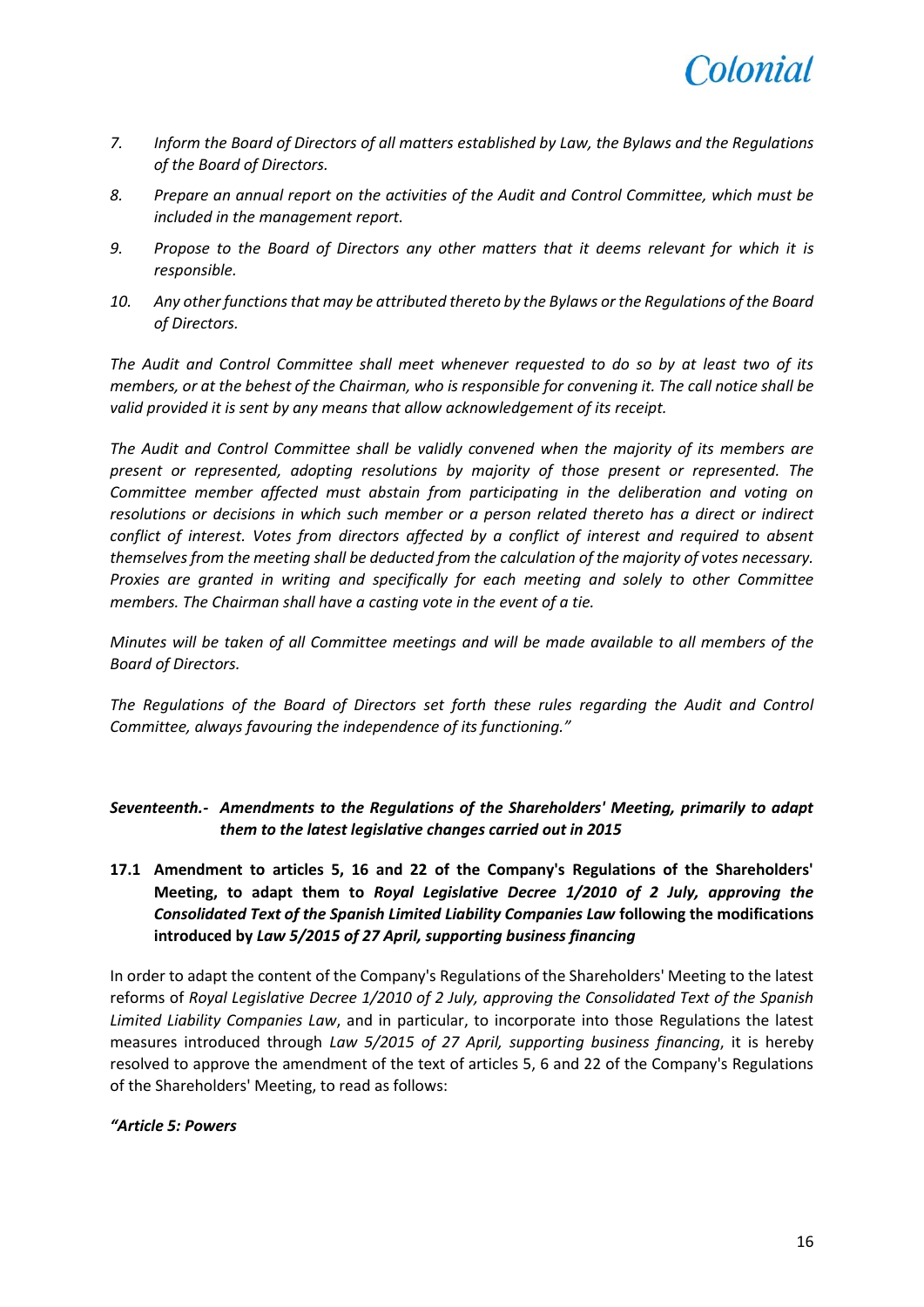

*As the sovereign body of the Company, the shareholders at their General Meeting shall adopt all pertinent resolutions in accordance with prevailing legislation and the Company Bylaws. In particular, the shareholders in General Meeting are entrusted with deliberating and reaching resolutions on the following matters:*

- *Approval of the Company's annual individual and consolidated financial statements, the distribution of profits or the application of losses, and approval of the Company's management*
- *Appointment and removal of directors, liquidators and, where applicable, the statutory auditors, bearing responsibility for the Company's actions vis-à-vis such individuals*
- *Amendment of the Company's Bylaws*
- *Capital increases or decreases, without prejudice to any powers delegated to the Board of Directors in that regard*
- *Removal or limitation of preferential subscription rights, without prejudice to any powers delegated to the Board of Directors in that regard*
- *Acquisition, disposal or contribution to another company of core assets. Assets are deemed to be core assets when the transaction amount exceeds 25% of the carrying amount of the assets on the last approved balance sheet.*
- *Transfer to subsidiaries of core activities previously carried out by the Company, even while the latter retains full control of the former. Activities and operating assets are deemed to be core activities and operating assets, respectively, when the transaction amount exceeds 25% of total assets shown on the balance sheet.*
- *Transformation, merger, spin-off or global transfer of assets and liabilities, and the relocation of the Company's registered offices to outside Spain*
- *Issue of bonds convertible into shares or that attribute a share of the Company's earnings to the bondholders, without prejudice to any powers delegated to the Board of Directors in that regard*
- *Authorisation to acquire treasury shares within the legal limits, except for cases of unrestricted acquisition foreseen in prevailing legislation*
- *Winding up of the Company*
- *Transactions that effectively add up to liquidation of the Company*
- *Approval of the final liquidation balance sheet*
- *The policy for remunerating Board members, in accordance with prevailing legislation*
- *Approval and amendment of these Regulations*
- *Any other matters determined by Law or the By-laws"*

## *"Article 16: Constitution of the Shareholders' Meeting*

*The General Shareholders' Meeting will be deemed validly convened on first call when shareholders present or represented hold at least 25% of subscribed share capital bearing voting rights. The General Shareholders' Meeting will be deemed validity convened on second call, regardless of the percentage of subscribed capital represented therein.*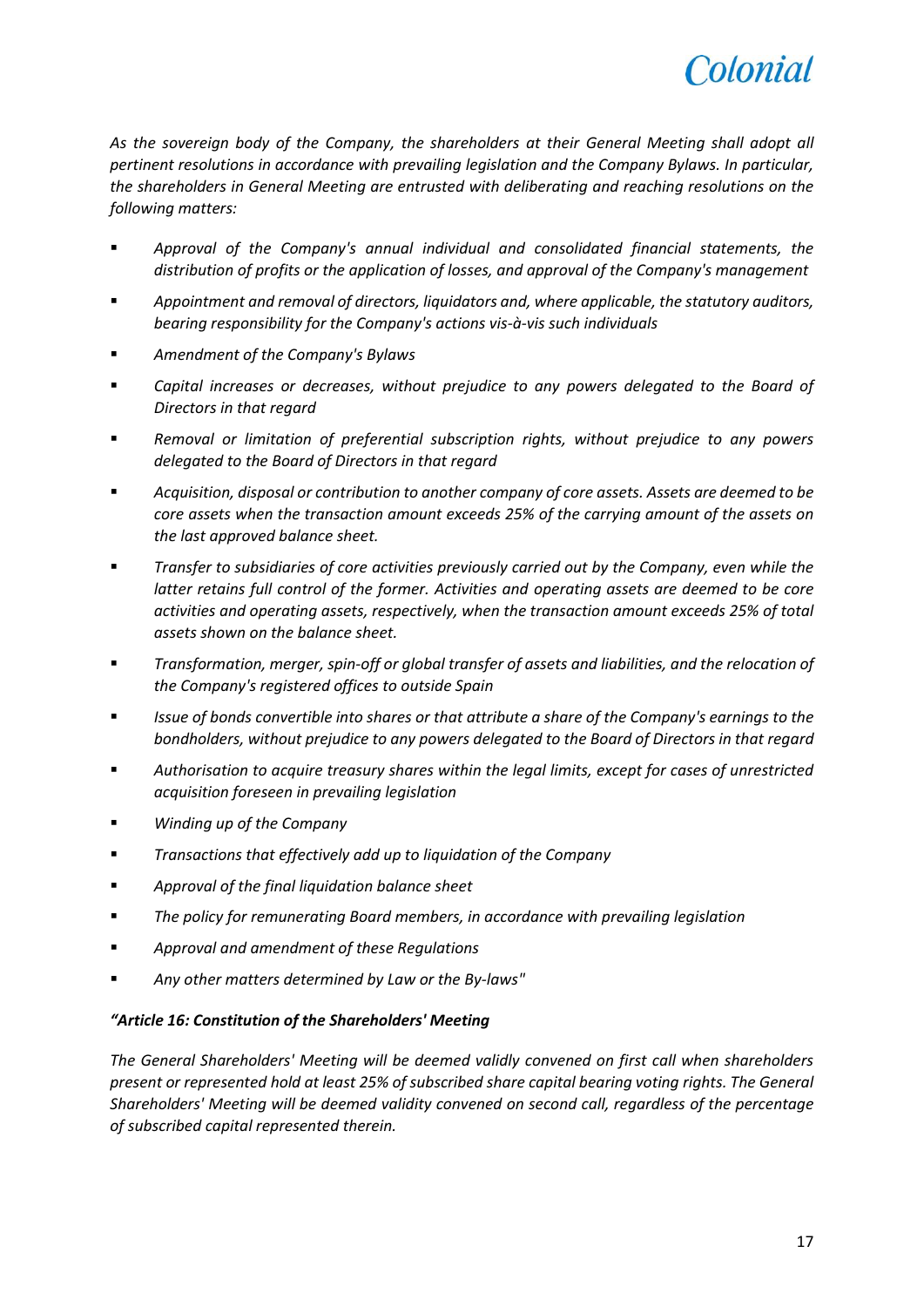

*Notwithstanding the provisions of the previous paragraph, which stipulates that for a General Meeting held at first call to pass valid resolutions on capital increases and decreases, amendments to the Bylaws, the issue of bonds that are convertible into shares or bonds that attribute a share in the Company's earnings to bondholders, the removal of or limits to the pre-emptive rights to acquire new shares, as well as the conversion, merger, spin-off or division of the Company and the relocation of the registered office to outside Spain, or any other matter determined by Law, shareholders present or represented must hold at least 50% of the subscribed share capital with voting rights. If held at second call, the attendance of shareholders holding twenty-five per cent of the capital shall be sufficient.*

*The content of this article is without prejudice to the reinforced quorums for constitution or voting established by law or in the Bylaws.*

*Shareholders voting remotely, pursuant to the terms of the corresponding meeting notice, shall be considered in attendance for the purposes of constituting the General Meeting.*

*Should shareholders leave the meeting once it has been deemed properly constituted, this will not affect the validity of the meeting.*

*The Board of Directors need not be in attendance for the General Meeting to be deemed validly convened."*

## *"Article 22: Adoption of resolutions*

*Once all shareholders have finished their presentations, a vote will be held on the proposed resolutions on agenda item matters and on those matters not legally required to be stated on the agenda.*

*Adoption of a resolution at the General Shareholders' Meeting requires the favourable vote of a simple majority of the shareholders present or represented therein. A resolution will be considered adopted when more votes are cast in favour than against, out of the capital present or represented.*

*For a General Meeting to pass valid resolutions on capital increases and decreases, amendments to the Bylaws, the issue of bonds that are convertible into shares or bonds that attribute a share in the Company's earnings to bondholders, the removal of or limits to the pre-emptive rights to acquire new shares, as well as the conversion, merger, spin-off or division of the Company and the relocation of the registered office to outside Spain, or any other matter determined by Law, a resolution may be taken by an absolute majority vote, providing the capital present or represented exceeds 50% of all subscribed capital. However, the favourable vote of shareholders holding two-thirds of the share capital attending the meeting in person or by proxy will be required when, on second call, at least 25% but less than 50% of the subscribed share capital with voting rights is in attendance.*

*Each share carries the right to one vote.*

*Separate votes should be taken at the General Meeting on materially separate items, so shareholders can express their preferences in each case. In any event, even if listed as the same agenda item, separate votes should be taken on the following matters: (i) the appointment, ratification, reappointment or removal of each director; (ii) when amending the Bylaws, each article or group of articles that can be considered independently; and (iii) those matters for which separate voting is required by Law or the By-laws.*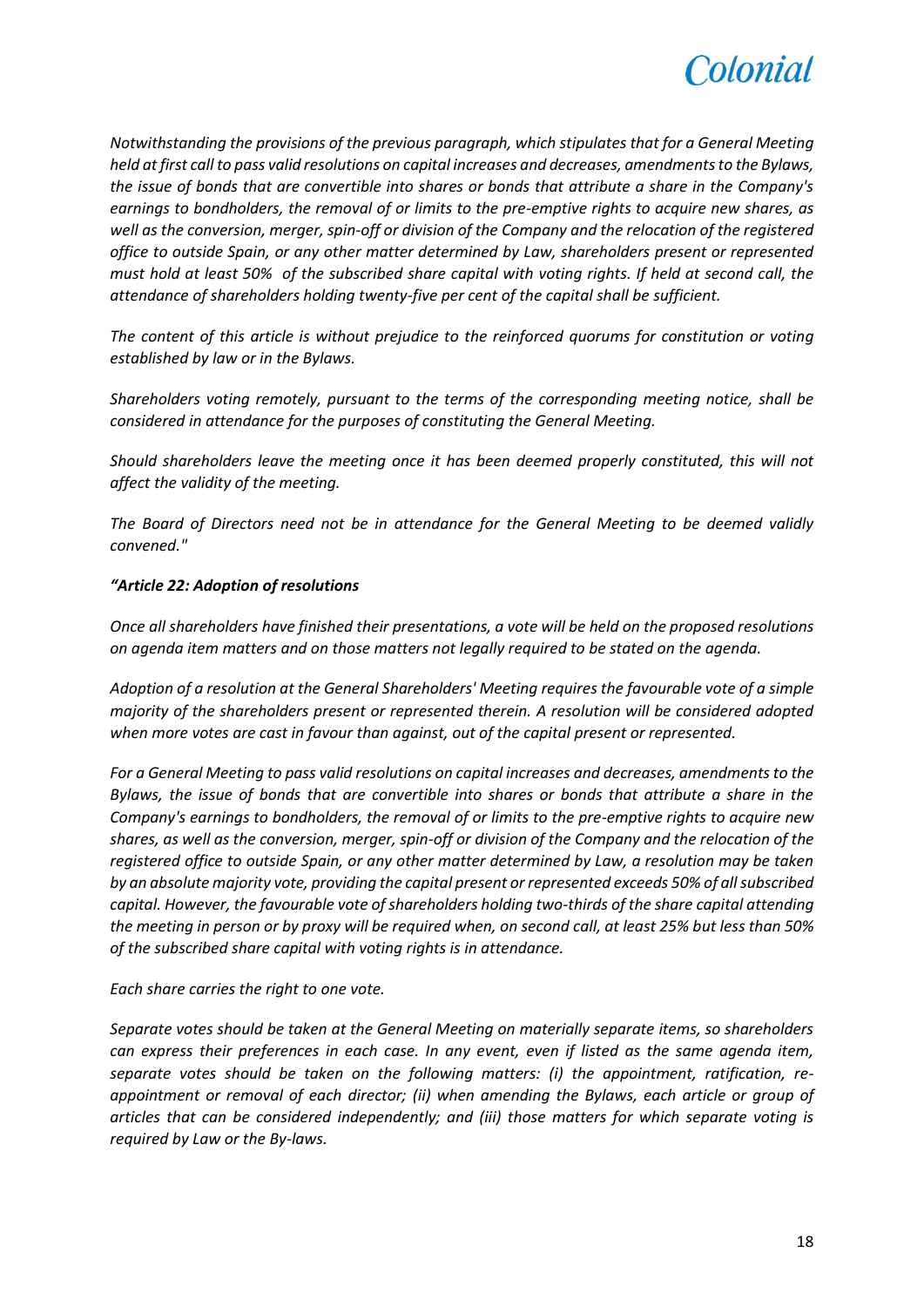

*Entities duly registered as shareholders through book annotations but that act on behalf of different individuals, may split their vote and exercise it in conflicting senses, in order to comply with any contradictory voting instructions received.*

*These intermediaries may also delegate their vote to each of the indirect owners or third parties designated thereby, without a limit to the number of delegations granted.*

*For each agenda item, the proposed resolutions formulated by the Board of Directors shall be put to vote and, subsequently and where applicable, a vote will be held for any other proposals put forward, in the order they were made. In any event, once a proposed resolution is adopted, all other proposals on that same matter that are incompatible with the adopted resolution shall be automatically dismissed and no votes shall be taken thereon.*

*The Secretary will not be required to set out or read those proposed resolutions whose texts had been made available to the shareholders prior to the General Meeting, except where, for all or some of the proposals, such a reading is requested, either in part or in full, by any shareholder, or where the Chairman deems that such a reading is advisable. In any event, the shareholders will be informed of the agenda item corresponding to the proposed resolution being voted on.*

*The Secretary may set out or read a summary of the proposed resolutions whose texts have been made available to the shareholders prior to the General Meeting.*

*As a general rule to ensure smooth functioning of the General Meeting, resolutions will be voted on in accordance with the following procedure, on the understanding that any shareholder leaving the meeting room prior to a vote without indicating his or her intention to leave and the agenda item at which the absence occurred effectively votes in favour of the proposals presented or assumed by the Board of Directors in connection with the agenda items during the absence:*

*a) In the case of resolutions on matters included in the agenda, the votes of all shareholders in attendance or represented, as indicated in the attendance list, will be considered to be in favour of the proposal presented or assumed by the Board and subject to vote, less: 1) those votes corresponding to shares whose owners or proxy representatives had indicated to the Secretary, or to the individual designated thereby, that they were leaving the meeting prior to the vote; 2) any votes against; 3) abstentions; and 4) scratch ballots.*

*For the purposes of the vote, the Chairman, or the person designated thereby, will call for the votes against and subsequently for any abstentions. Therefore, it is unnecessary to call for any votes in favour.*

*Scratch ballots will only be taken into account when the casting shareholder expressly requests as much. In this case, the Chairman, or the person designated thereby, may not raise any questions in that regard.*

*b) In the case of resolutions on matters not included in the agenda or on proposals not assumed by the Board, the votes of all shareholders in attendance or represented, as indicated in the attendance list, will be considered to be votes against, less: 1) those votes corresponding to shares whose owners or proxy representatives had indicated to the Secretary, or to the individual designated thereby, that they were leaving the meeting prior to the vote; 2) any votes for; 3) abstentions; and 4) scratch ballots.*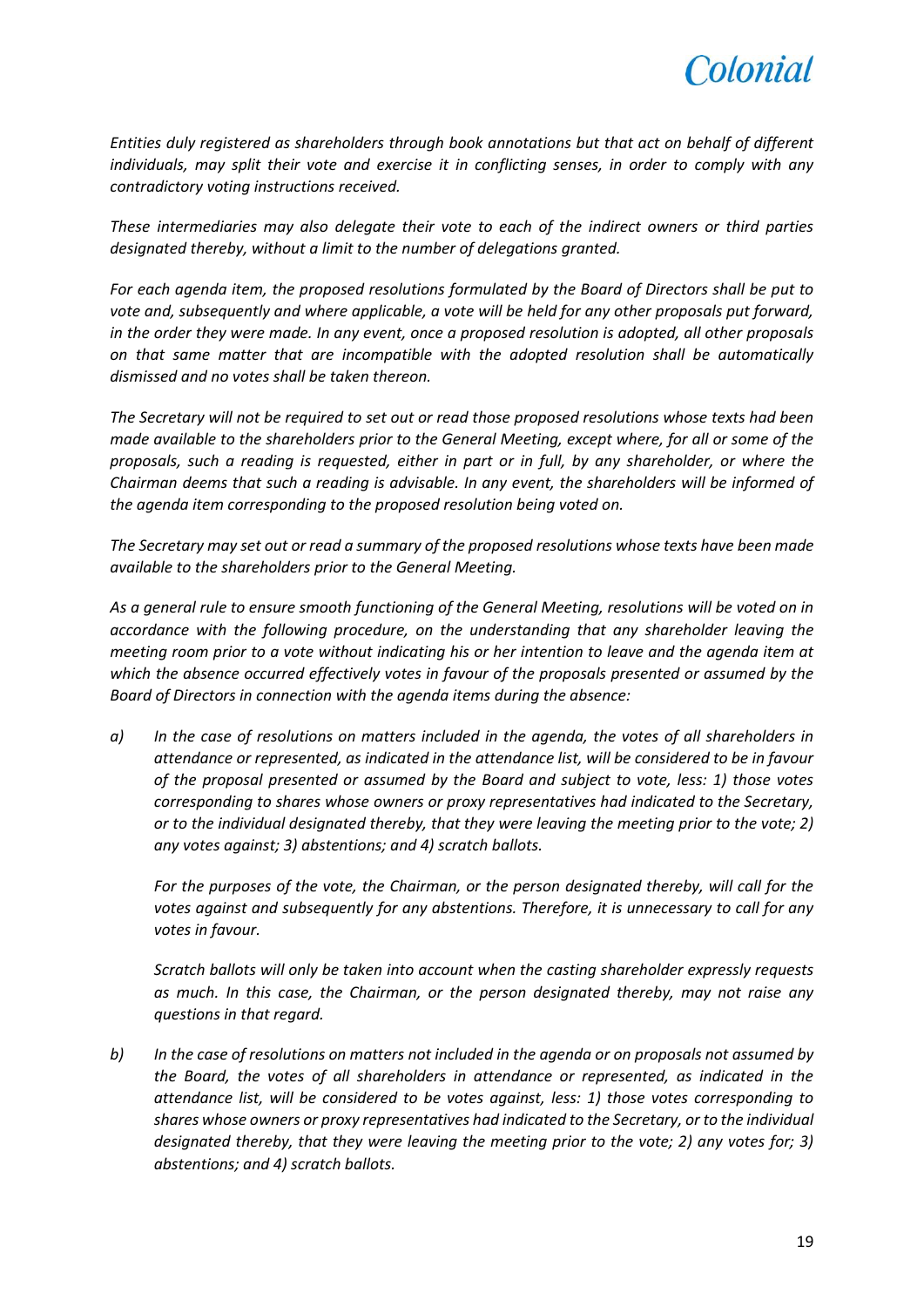

*Nevertheless, when any shareholder duly exercises the right to add to the agenda or to present new proposed resolutions prior to the General Meeting date, all such items or alternative proposals must be subject to a vote, applying the same voting rules as for those items or proposals put forth by the Board of Directors, in particular including the assumptions or deductions of votes for and against.*

*For the purposes of the vote, the Chairman, or the person designated thereby, will call for the votes in favour and subsequently for any abstentions. Therefore, it is unnecessary to call for any votes against.*

*Scratch ballots will only be taken into account when the casting shareholder expressly requests as much. In this case, the Chairman may not raise any questions in that regard.* 

*A shareholder or proxy representative leaving the meeting room must inform the Secretary, or the person designated thereby, through a written, signed notice, indicating the number of shares owned and/or represented and the next agenda item to be voted on after the shareholder or proxy leaves the room. To that end, the written vote card given to the shareholder or proxy representative upon registering for the attendance list may be used.*

*Notwithstanding the above, if the Chairman deems appropriate, any other voting system may be established, provided it indicates that the number of favourable votes needed for approval were issued and allows the result of the vote to be cited in the minutes. This includes written votes using ballots provided at the General Meeting, employing the tables and systems used for recording attendance, or any technical means available for voting at a general meeting. In any case and independently of the voting system used, any shareholder may have his or her opposition to a resolution noted in the minutes. If the vote was not verbal, the shareholder must expressly indicate this desire to the Secretary and to any notary public in attendance for keeping the minutes.*

*In the event two shareholder tellers were not previously designated by the shareholders in General Meeting, the Chairman and the Secretary shall be responsible for counting the votes.*

*For each proposed resolution, the number of shares against which valid votes were issued will be calculated, along with the portion of total capital represented by these votes, the total number of valid votes, the number of votes for and against each proposal and any abstentions."*

**17.2 Amendment to article 8 of the Company's Regulations of the Shareholders' Meeting, to adapt them to** *Royal Legislative Decree 1/2010 of 2 July, approving the Consolidated Text of the Spanish Limited Liability Companies Law,* **following the modifications introduced by** *Voluntary Jurisdiction Law 15/2015 of 2 July*

In order to adapt the content of the Company's Regulations of the Shareholders' Meeting to the latest reforms of *Royal Legislative Decree 1/2010 of 2 July, approving the Consolidated Text of the Spanish Limited Liability Companies Law*, and in particular, to incorporate into those Regulations the latest measures introduced through *Voluntary Jurisdiction Law 15/2015 of 2 July*, it is hereby resolved to approve the amendment of the text of article 8 of the Company's Regulations of the Shareholders' Meeting, to read as follows:

## "*Article 8. Meeting ordered by the court or by the registry*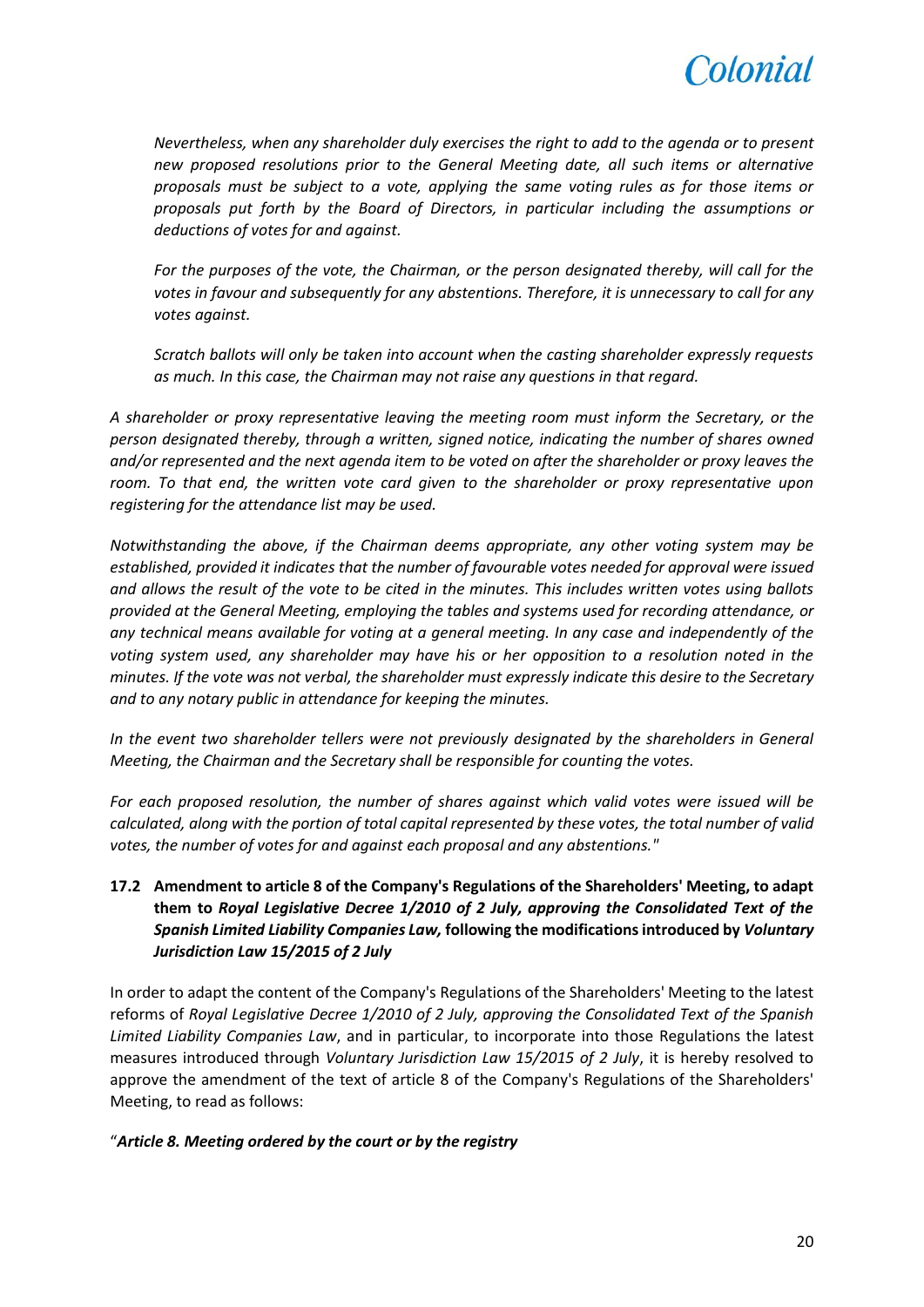

*In the event the Ordinary General Shareholders' Meeting is not convened within the period specific by law, the Commercial Court clerk or the Mercantile Registrar corresponding to the Company's registered address may convene the meeting at the request of the shareholders and after holding a hearing with the directors. The clerk or the registrar may also designate the individual to preside the meeting.*

*The above also applies to the Extraordinary General Shareholders' Meeting, when so requested by the number of shareholders determined in article 6.3 of these Regulations."*

# **17.3 Amendment to article 18 of the Company's Regulations of the Shareholders' Meeting, to adapt its content to the provisions of several articles of the Regulations of the Shareholders' Meeting and the Company Bylaws in relation to the right to attend the General Shareholders' Meeting**

In order to bring the content of article 18 of the Regulations of the Shareholders' Meeting into line with article 12 of that same text and with article 19 of the Bylaws, in relation to the right to attend the General Shareholders' Meeting, it is hereby resolved to approve the amendment of the text of article 18 of the Company's Regulations of the Shareholders' Meeting, to read as follows:

## *"Article 18: Attendance list*

*Prior to addressing the agenda items, a list of attendees will be prepared, stating the nature or proxy representation of each person in attendance and the number of shares owned or represented thereby.* 

*The right to attend the meeting may be evidenced through the corresponding attendance card or validly-issued certificate and by presenting the pertinent identity documents and, where applicable, ownership or proxy representation for the shares required, at least five days prior to the meeting date.* 

*Shareholders wishing to vote remotely, providing this possibility is foreseen in the meeting notice, must evidence their identity and shareholder status, as stipulated by the Board of Directors in the meeting notice.* 

*Shareholders or shareholder proxies arriving at the General Meeting place after the shareholders in attendance have already begun to examine and deliberate on the agenda items will not be included in the attendance list.*

*Nevertheless, the Chairman may decide to delay the closure of the attendance list for a number of minutes, in order to allow for last-minute bottlenecks of arriving shareholders. In this case, the list may provisionally be closed in order to calculate whether a quorum has been reached to validly convene the General Meeting. In any event, the list must be definitively closed and the definitive quorum determined prior to beginning any debates on the agenda items.*

*At the end of the list, the number of shareholders present or represented will be indicated, along with the amount of capital they own or represent, specifying the amount of shares that carry voting rights.*

*The Secretary shall include the attendance list at the head of the minutes or attach the list thereto as an appendix, duly approved by the Chairman. If the minutes are taken by a notary public, the attendance list need only be attached to the minutes.*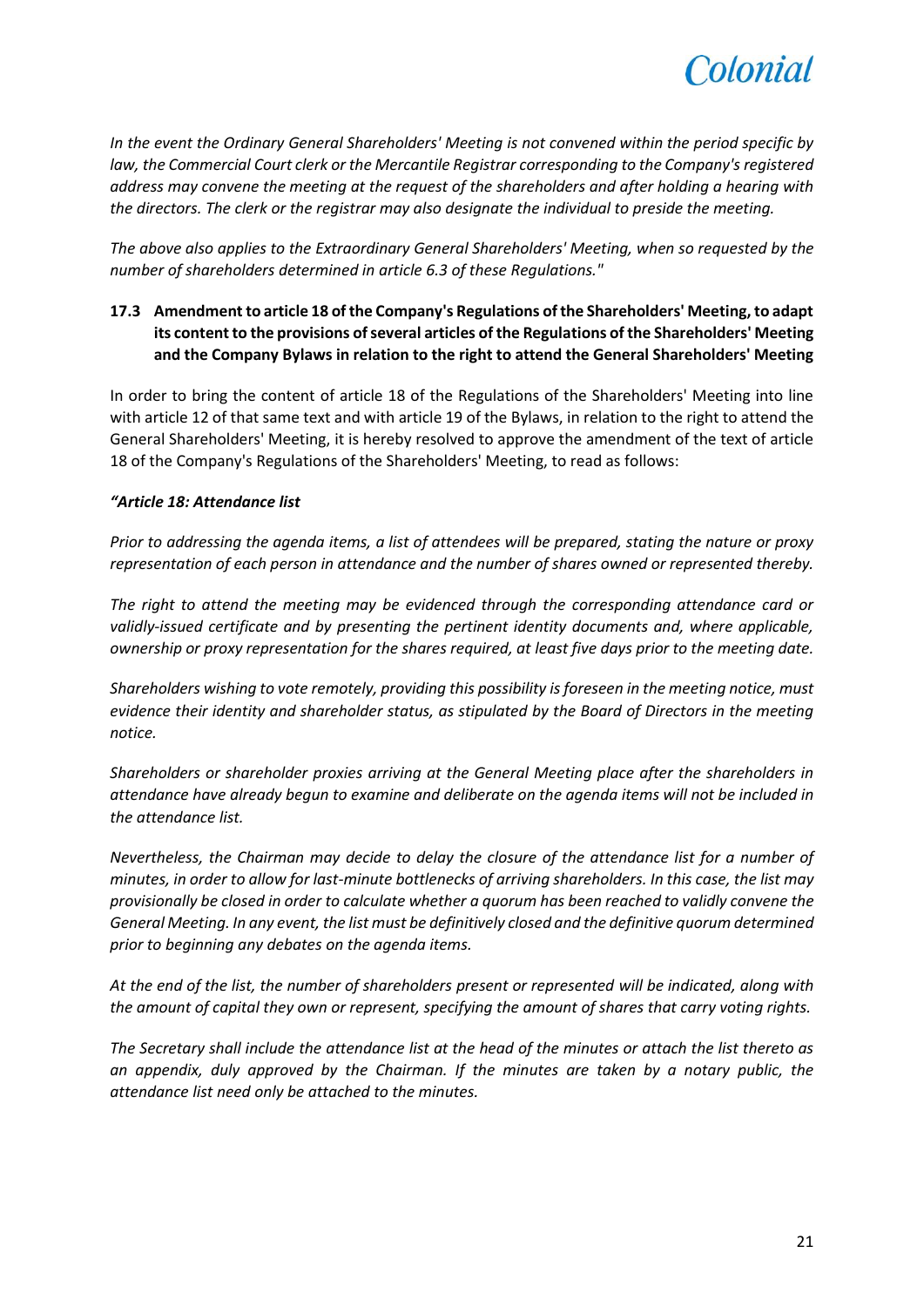

*The attendance list may also be included as an electronic file."*

## **V. Items regarding the grouping of shares and the delegation of powers**

*Eighteenth.- Grouping and cancellation of the shares into which the company's capital is divided at the time when the resolution is implemented, for the exchange of the existing shares for new shares (reverse split), in the ratio of 1 new share for 10 old shares, increasing the current face value of €0.25 to €2.50 without affecting the total amount of the company's capital. Delegation of powers.*

The General Shareholders' Meeting of Inmobiliaria Colonial, S.A. (**"Colonial"** or the **"Company"**) resolves to carry out a grouping of the shares for the exchange of the existing shares for new shares, in accordance with the terms and conditions set out below.

For the effects of the present resolution, all the words beginning with a capital letter, which are not expressly defined, will have the same meaning as in the directors' report giving rise to the present resolution.

## **1.** *REVERSE SPLIT*

It is resolved to group and cancel all the shares into which the Company's capital is divided at the time of the implementation of the resolution, for the exchange of the existing shares for new shares, in the ratio of 1 new share for 10 old shares, increasing the current face value of  $\epsilon$ 0.25 to  $\epsilon$ 2.50 without affecting the total amount of the company's capital, and hence reducing the number of shares representing the Company's capital in circulation.

The new shares will be represented by book entries, corresponding to the accounting entries in Sociedad de Sistemas de Registro, Compensación y Liquidación de Valores, S.A.U. (**"IBERCLEAR"**) and its members.

## **2. EXCHANGE PROCEDURE**

The Company's shareholders will receive 1 new share, with a face value of  $\epsilon$ 2.50, for every 10 old shares, with a face value of €0.25 each; thus the Company's capital, presently divided into shares with a face value of €0.25 each, will be grouped and cancelled for the purpose of exchanging them for new shares, with a face value of €2.50, represented by book entries.

The exchange will take place as of the date set by the Board of Directors which will be indicated in the announcements to be published in the Official Bulletin of the Mercantile Registry (BORME in Spanish), in a national newspaper, and in the bulletins of the Spanish stock exchanges.

Those shareholders who are recorded as such in the books of IBERCLEAR and its members at the market close of the trading day immediately preceding the effective date of the grouping will have the right to receive 1 new share for every 10 old shares, with the exchange being carried out automatically.

The exchange will be carried out in accordance with the procedures applicable to securities represented by book entries, through the corresponding stock exchange members.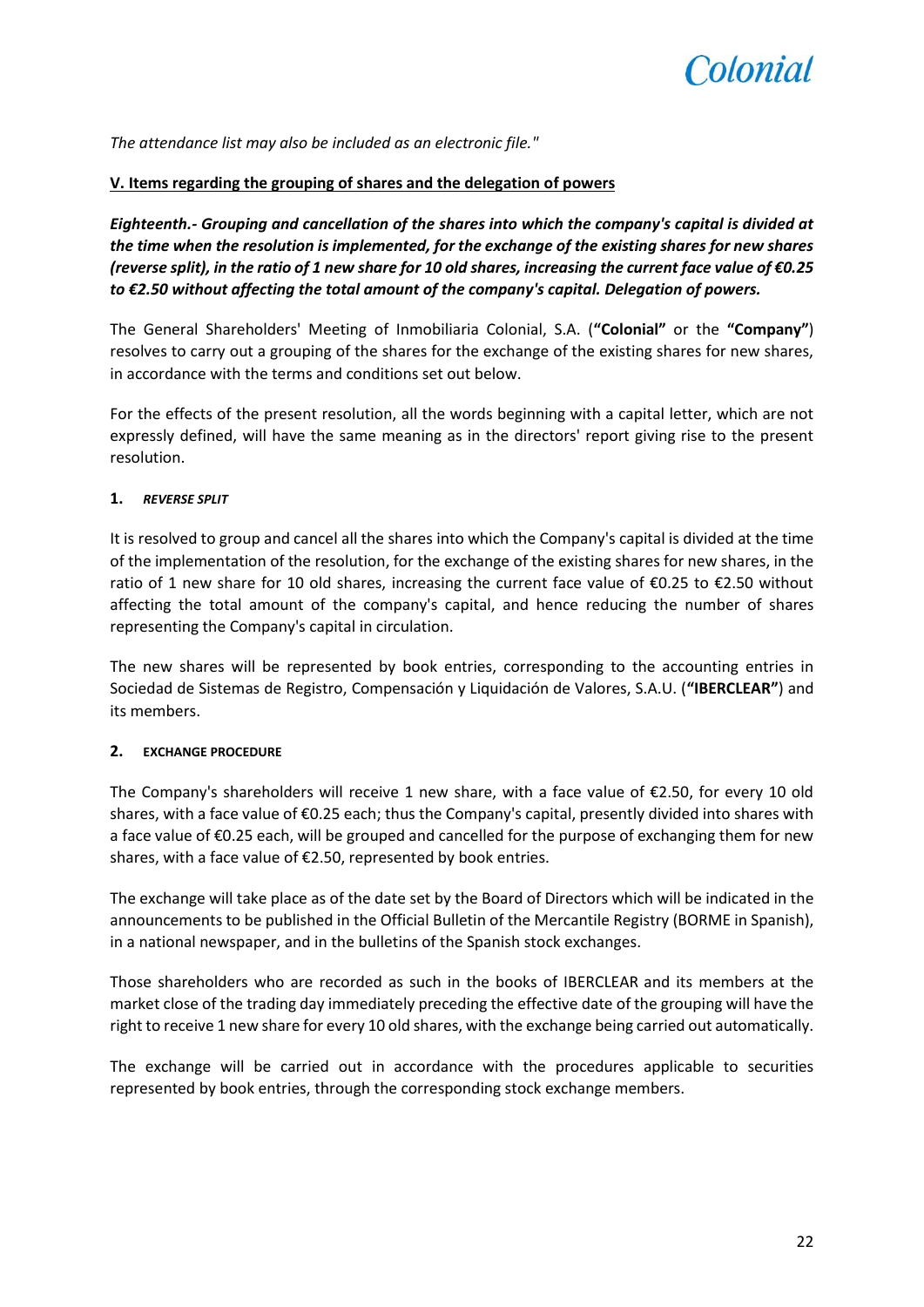

#### **3. TREATMENT OF FRACTIONAL SHARES**

Those shareholders whose holding does not number a multiple of 10 will have the options of:

- i) purchasing or selling a number of shares to bring their total to a multiple of that established in the exchange ratio; or
- ii) forming groups among themselves for the exchange of existing shares for new ones.

If, at the end of the session on the day prior to that when the exchange of shares is to be effected, there remain shareholders with a number of shares which is not a multiple of 10 in accordance with the fixed exchange ratio, the Board of Directors will be empowered to designate an entity of its choice to act as agent, and grant said agent a mandate to acquire the outstanding shares. The purchase price will be the closing price of the share on that day, with no sales cost being incurred by the holders of these shares, except the costs and brokerage that may be applied by the depositary banks.

The amounts corresponding to the purchase of these fractional shares will be paid by the IBERCLEAR members for payment into the accounts of the shareholders who have deposited their shares in the Company with these institutions. This payment will be coordinated by an entity acting as agent.

## **4. APPLICATION FOR LISTING**

The power to request the simultaneous de-listing of the old shares and listing of the new shares is delegated to the Board of Directors. This will take place once the public deed formalising the grouping of the shares outstanding at the time of the execution of the resolution and exchange of said shares for new ones with a different face value. The power refers to the listing of the shares on the Madrid and Barcelona stock markets and any other national or international market on which the Company's shares may be listed when the present resolution is executed, and to their inclusion in the Spanish Stock Market Interconnection System (SIBE in Spanish). The Board is expressly empowered to delegate this power to the Chairman of the Board of directors, the Chief Executive Officer, the Secretary or the Deputy Secretary.

It is expressly stated that, if the de-listing of the Company is subsequently requested, this will be adopted in compliance with the formalities and requirements of the legislation in force.

## **5. AMENDMENT OF ARTICLE 5 OF THE BYLAWS.**

The power to rewrite article 5 of the Company's Bylaws in regard to the number and nominal value of the shares, once the grouping and exchange of shares referred to in the present resolution is completed, is expressly delegated to the Board of Directors.

## **6. CONDITION FOR THE EXECUTION OF THE PRESENT RESOLUTION**

It is agreed that the implementation of the reverse split shall be conditional on the company's capital being divided at that time into a number of shares such that the reverse split may be carried out, i.e. that the number of the Company's shares is a multiple of 10.

## **7. DELEGATION OF POWERS.**

Without prejudice to the specific delegations of powers established in the preceding sections (which should be understood to have been granted with express powers to delegate in turn to the persons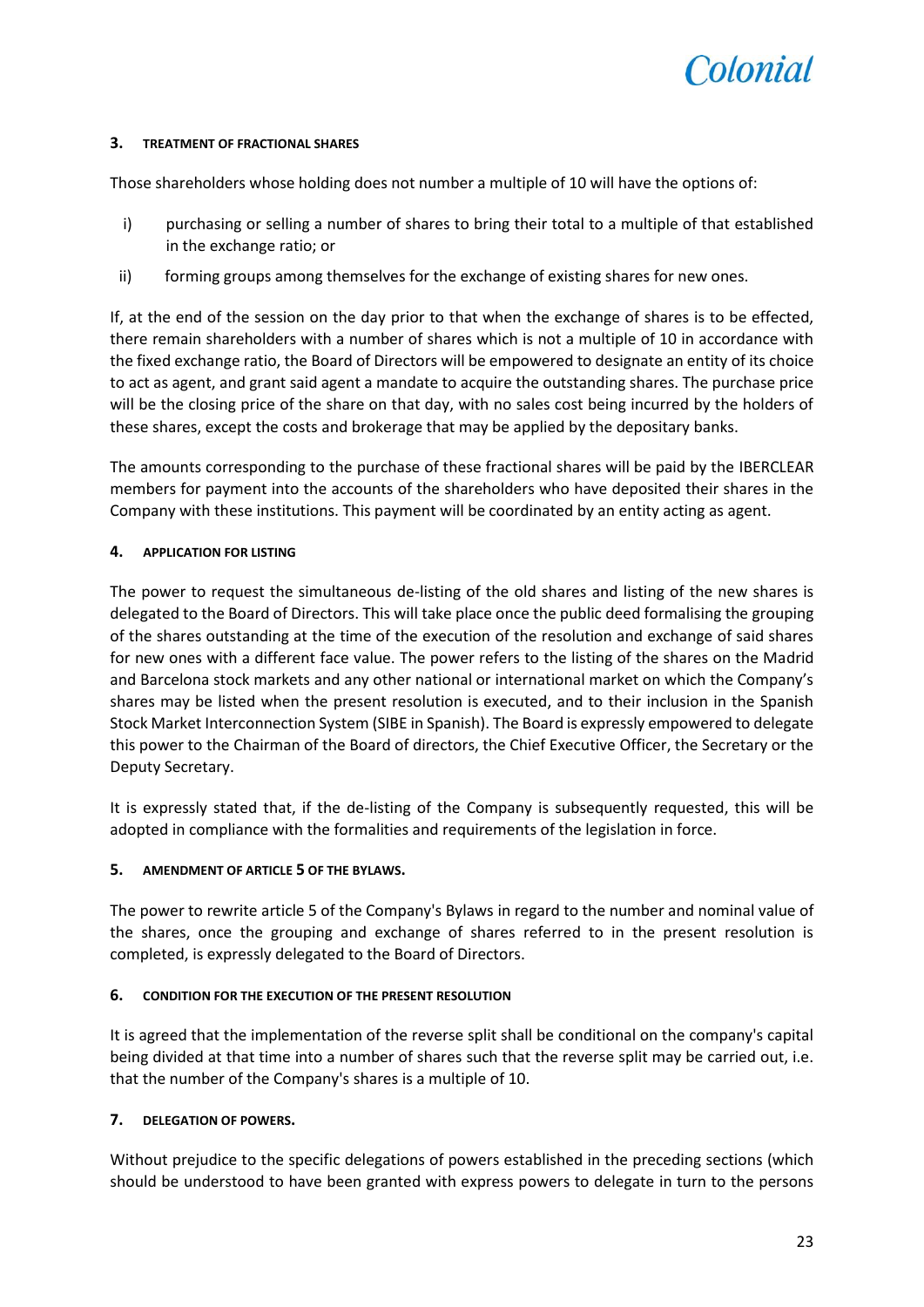

specified here), it is agreed to grant the Board of Directors the fullest powers that may be required by Law, and expressly empower it to delegate this power to the Chairman of the Board of directors, the Chief Executive Officer, the Secretary or the Deputy Secretary, so that any of them, with his/her signature alone, may execute the present resolution within the term of one year from the date of the present General Meeting, after which period, if this has not been put into effect, it will become null and void. In particular, they may, by way of indication but not limitation:

- i) Declare that the condition to which the present resolution on the reverse split is subject, detailed in section 6 above, has been fulfilled;
- ii) Carry out all the actions necessary for the purpose of complying with the requirements of *Royal Legislative Decree 1/2010, of 2 July, approving the Consolidated text of the Spanish Limited Liability Companies Law*, *Royal Legislative Decree 4/2015, of 23 October, approving the Consolidated text of the Spanish Securities Markets Law*, *Royal Decree 878/2015, of 2 October, on the clearing, settlement and recording of transferable securities represented in book-entry form, on the legal regime of the central securities depositaries and central counterparties, and on the transparency requirements for issuers of securities admitted to trading in a regulated market* and other applicable legislation, including the publication of the corresponding announcements that may be mandatory;
- iii) Carry out, in the name of the Company, any action, statement or measure, draw up, subscribe and present any necessary documentation or information to the Spanish National Securities Markets Commission (the **"CNMV"** in Spanish), the Sociedad de Gestión de los Sistemas de Registro, Compensación y Liquidación de Valores, S.A.U., the governing bodies of the Stock Exchanges or any other body, entity or register, public or private, Spanish or foreign, with regard to the execution of the reverse split to which this resolution refers;
- iv) Appear before the Notary Public of their choice to certify the resolution modifying the face value of the shares, do whatever may be necessary, and approve and formalise whatever public and private documents are necessary or useful for the resolution to be fully effective in any of its aspects or contents and, in particular, to make good, clarify, interpret, complete or specify, if necessary, the resolution adopted and, in particular, to make good any defects, errors or omissions that may be noticed in the Company Register's verbal or written authorisation;
- v) Request the de-listing of the old shares and the simultaneous listing of the new shares on the Madrid and Barcelona Stock Exchanges and/or in any other market in which the Company's shares may be listed when the present resolution is implemented, and their inclusion in the Spanish Stock Market Interconnection System (SIBE);
- vi) Determine the procedure for the exchange of the shares with regard to all the aspects not covered by the present resolution, including fixing the date when the grouping will take effect;
- vii) Designate and grant, as appropriate, a mandate to an agent to purchase the fractional shares of those shareholders who at the effective date of the grouping are holders of a number of old shares that does not entitle them to receive a whole number of new shares in exchange;
- viii) Declare that the present reverse split resolution has been executed in full and, in consequence, modify the wording of article 5 of the Bylaws in the terms approved by the present General Meeting, and